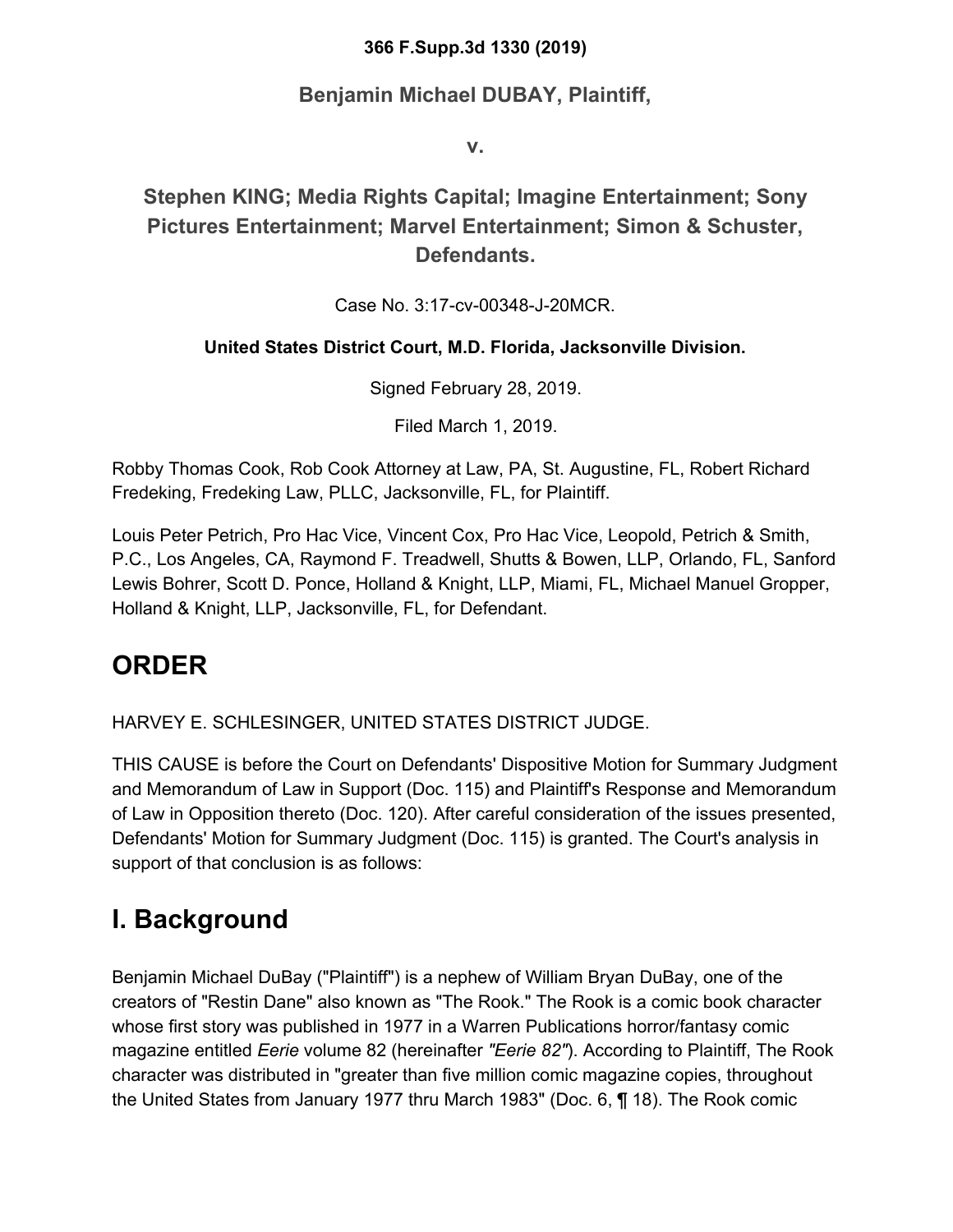remains available to the public today in comic books, graphic novels and electronic forms (Doc. 6, ¶ 20).

Defendant Stephen King is the author of the widely successful series of novels entitled *The Dark Tower.* First published in 1982, *The Dark Tower* has evolved into an eight-volume series, reimagined and interpreted through various mediums, including film and graphic novels. Roland Deschain also known as "The Gunslinger," is the protagonist of the series.

Approximately 35 years after the world first officially<sup>[1]</sup> met Roland Deschain, Plaintiff brought this action alleging that Roland Deschain is so shockingly and extraordinarily similar to The Rook that Defendant King must have unlawfully copied and appropriated The Rook character. (Doc. 6,  $\P\P$  1, 24).<sup>[2]</sup> Plaintiff has identified the infringing works as: the eight novels of *The Dark Tower* series written by Defendant King and published by Defendant Simon & Schuster; 16 of *The Dark Tower* graphic novels licensed by Defendant Marvel; and the 2017 feature film *The Dark Tower* produced and/or distributed by Defendants MRC,[3] Imagine Entertainment and Sony Pictures Entertainment. Plaintiff argues that because Roland is the central character in this large volume of works, all works infringe on Plaintiff's validly held copyright of The Rook character.

On March 28, 2017, Plaintiff filed a two-count complaint against Defendant King alleging claims for Copyright Infringement and Vicarious Copyright Infringement (Doc. 1, pgs. 28-31). Shortly thereafter, Plaintiff filed an amended complaint naming the remaining Defendants and adding an additional count for Contributory Copyright Infringement against Defendants MRC and Imagine Entertainment (Doc. 6, pgs. 44-46).

#### **II. The Relevant Copyright**

Plaintiff claims he is the owner of the copyright for the work entitled "The Rook," registered with the United States Copyright Office under Registration Number B188968. The registration date is February 4, 1977. The initial publication date is January 19, 1977. The deposit copy for No. B188968 is *Eerie 82.* (Doc. 6, ¶ 21). It is by and through this copyright for *Eerie 82* that Plaintiff claims ownership of the copyright the Defendants are accused of infringing. For the purposes of this analysis, the Court will treat Plaintiff as the owner of the relevant copyright for The Rook character.<sup>[4]</sup>

#### **III. Summary Judgment Standard**

Summary Judgment is proper if "there is no genuine dispute as to any material fact and the movant is entitled to judgment as a matter of law." Fed. R. Civ. P. 56(a). The party moving for summary judgment bears the initial burden of showing the Court there is an absence of a genuine issue of material fact to be decided at trial. *Celotex Corp. v. Catrett,* 477 U.S. 317, 323, 106 S.Ct. 2548, 91 L.Ed.2d 265 (1986). A party seeking summary judgment has the initial responsibility of "identifying those portions of the pleadings, depositions, answers to interrogatories, and admissions on file, together with the affidavits, if any' which it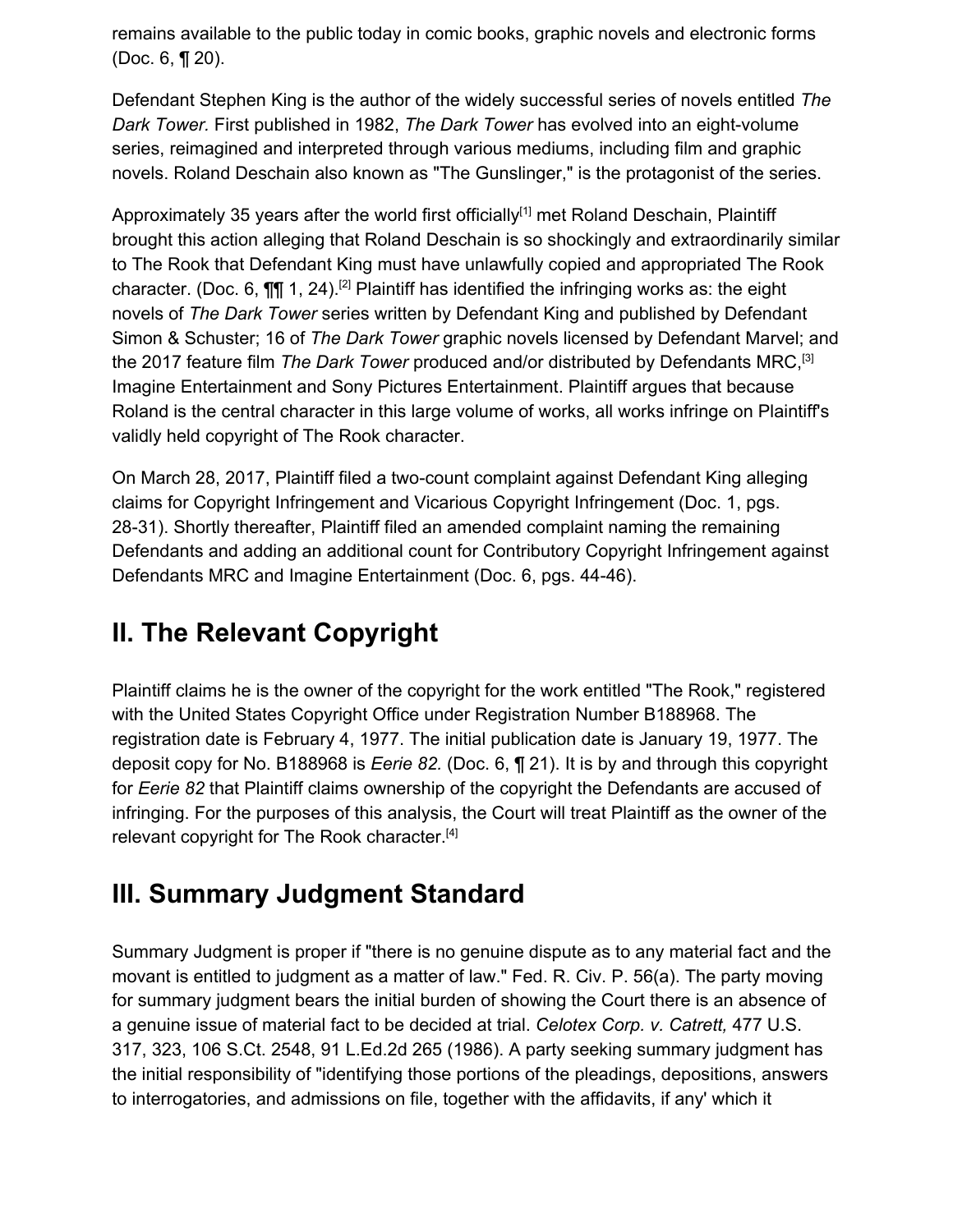believes demonstrate the absence of a genuine issue of material fact." *Id.* at 323, 106 S.Ct. 2548 (quoting Fed. R. Civ. P. 56(e)). Once the moving party has met its burden, the non-moving party must present specific facts showing there is a genuine issue of fact for trial. *Matsushita Elec. Indus. Co. v. Zenith Radio Corp.,* 475 U.S. 574, 587, 106 S.Ct. 1348, 89 L.Ed.2d 538 (1986) (citing Fed. R. Civ. P. 56(e)).

An issue of fact is "genuine" if the record could lead a trier of fact to find for the non-moving party. *Allen v. Tyson Foods,* 121 F.3d 642, 646 (11th Cir. 1997). A "material" fact is one that "might affect the outcome of the suit under governing law." *Anderson v. Liberty Lobby, Inc.,* 477 U.S. 242, 248, 106 S.Ct. 2505, 91 L.Ed.2d 202 (1986).

When reviewing a summary judgment motion, "`The district court should resolve all reasonable doubts about the facts in favor of the non-movant and draw all justifiable inferences ... in his favor.'" *Hickson Corp. v. Northern Crossarm Co., Inc.,* 357 F.3d 1256 (11th Cir. 2004) (quoting *United States v. Four Parcels of Real Prop.,* 941 F.2d 1428, 1437-38 (11th Cir. 1991)) In so doing, a Court cannot weigh conflicting evidence or determine issues of credibility. *FindWhat Inv'r Grp. v. FindWhat.com,* 658 F.3d 1282, 1307 (11th Cir. 2011). Instead, the Court is "`limited to deciding whether there is sufficient evidence upon which a [fact-finder] could find for the non-moving party.'" *Georgia State Conference of NAACP v. Fayette Cty. Bd. of Com'rs,* 775 F.3d 1336 (11th Cir. 2015) (quoting *Morrison v. Amway Corp.,* 323 F.3d 920, 924 (11th Cir. 2003)).

#### **IV. Infringement Analysis**

Despite what many may think, "Not all copying ... is copyright infringement." *Feist Publ'ns, Inc. v. Rural Tel. Serv. Co., Inc.,* 499 U.S. 340, 361, 111 S.Ct. 1282, 113 L.Ed.2d 358 (1991). To make out a prima facie case for infringement of a copyright, "two elements must be proven: (1) ownership of a valid copyright, and (2) copying of constituent elements of the work that are original." *Id.*; *Peter Letterese and Assoc, Inc., v. World Inst. of Scientology Enter.,* 533 F.3d 1287, 1300 (11th Cir. 2008). Because evidence of direct copying is rare, courts have "developed methods by which copying can be found indirectly." *Beal v. Paramount Pictures Corp.,* 20 F.3d 454, 459 (11th Cir. 1994). Absent direct evidence of copying, a plaintiff must demonstrate (1) the defendants had access to the copyrighted work and (2) the works are substantially similar to the protected expression. *Id.* (citing *Original Appalachian Artworks, Inc. v. Toy Loft, Inc.,* 684 F.2d 821, 829 & n.11 (11th Cir. 1982)). Plaintiff must show both access *and* substantial similarity to prove copying. *Id.* at 460.[5]

#### **a. Summary Judgment in the Infringement Context**

Some courts have found summary judgment to be inappropriate in a copyright infringement lawsuit because of the "inherently subjective nature of the inquiry." *Oravec v. Sunny Isles Luxury Ventures, L.C.,* 527 F.3d 1218, 1223 (11th Cir. 2008) (citing *Beal,* 20 F.3d at 459 (11th Cir. 1994)). Nevertheless, non-infringement has been found as a matter of law and summary judgment granted where, *either,* "the similarity between two works concerns only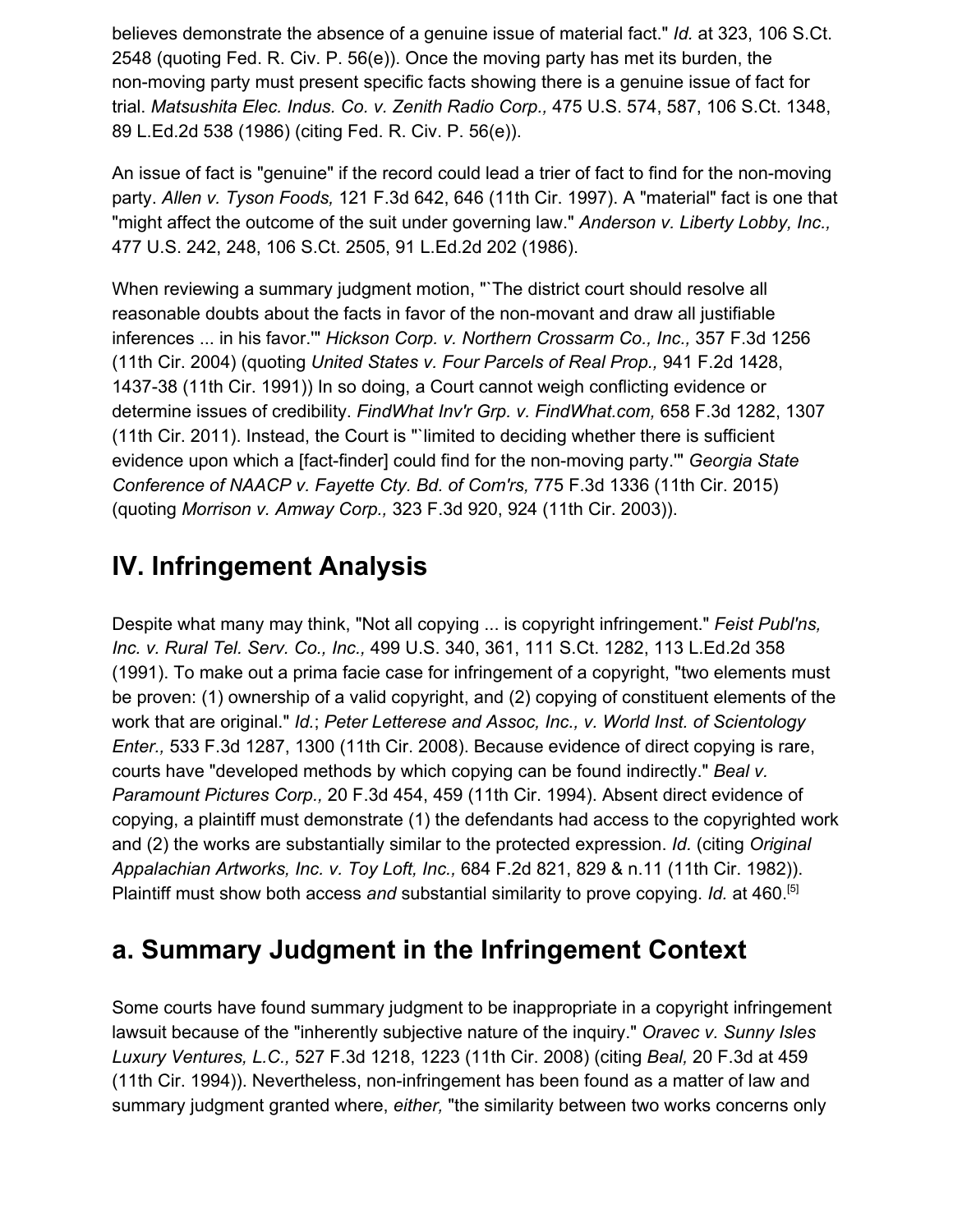non-copyrightable elements of the plaintiff's work, or because no reasonable jury, properly instructed, could find the works are substantially similar." *Herzog v. Castle Rock Entm't.,* 193 F.3d 1241, 1247 (11th Cir. 1999) (per curiam) (district court opinion affirmed and annexed to Eleventh Circuit ruling)(citations omitted)(emphasis added); *Oravec,* 527 F.3d at 1223 (same); *Beal,* 20 F.3d at 459 (same).[6] This analysis is sometimes called a two-pronged test: (1) an extrinsic, objective test, and (2) an intrinsic, subjective test. *See Herzog,* 193 F.3d at 1257 (citing *Beal v. Paramount Pictures,* 806 F.Supp. 963, 967 (N.D. Ga., 1992)), *aff'd, Beal,* 20 F.3d 454; *Lil' Joe Wein Music, Inc. v. Jackson,* 245 Fed. App'x. 873, 877 (11th Cir. 2007).

Under the extrinsic test, a court will inquire into whether, as an objective matter, the protected expression of the works are substantially similar. *Id.* If, under the extrinsic test, the plaintiff "seeks to protect only uncopyrightable elements" the court will grant summary judgment for the defendant. *Id.* Pursuant to the intrinsic test, the Court will consider whether a reasonable jury, properly instructed, would find the works substantially similar. If a plaintiff cannot meet either prong, a court may grant summary judgment. *Herzog,* 193 F.3d at 1257.

#### **b. The Requirements of Originality and Expression**

Just because a work holds a copyright does not mean that that copyright protection extends to every element of that work. Copyright protection extends to that which is original to the author. *Feist,* 499 U.S. at 348, 111 S.Ct. 1282. "Copyright protection subsists ... in original works of authorship fixed in any tangible medium of expression...." 17 U.S.C. § 102(a). Thus "[t]he *sine qua non* of copyright is originality." *Beal,* 20 F.3d at 459 (quoting *Feist,* 499 U.S. at 345, 111 S.Ct. 1282). Original in this context means that the work was independently created by the author and possesses a minimal degree of creativity. *Feist,* 499 U.S. at 345, 111 S.Ct. 1282 (citing 1 M. Nimmer & D. Nimmer, Copyright §§ 2.01[A],[B] (1990)). Similarly, mere ideas, procedures, principles and concepts are not protectable by copyright regardless of the manner or form in which such ideas, procedures, principles and concepts take. 17 U.S.C. § 102(b); *Peter Letterese and Assoc., Inc.,* 533 F.3d at 1302; *Herzog,* 193 F.3d at 1248. Thus, copyright law balances an author's "[r]ight to their original expression," while still "encourage[ing] others to build freely upon the ideas and information conveyed by the work." *Feist,* 499 U.S. at 349-350, 111 S.Ct. 1282.

#### **c.** *Scènes à faire*

In addition to non-original works and broad ideas, noncopyrightable material includes *scènes à faire,* which are stock scenes or, "`sequences of events which necessarily follow from a common theme,' or `incidents, characters of settings that are indispensable or standard in the treatment of a given topic.'" *Peter Letterese and Assoc.,* 533 F.3d at 1302 (quoting *Herzog,* 193 F.3d at 1248). *See, e.g. Herzog,* 193 F.3d at 1262 (holding that characters in a murder mystery who keep secrets are not protectable); *Williams v. Crichton,* 84 F.3d 581, 588 (2d Cir. 1996)(holding figures of muscular superheroes in fighting poses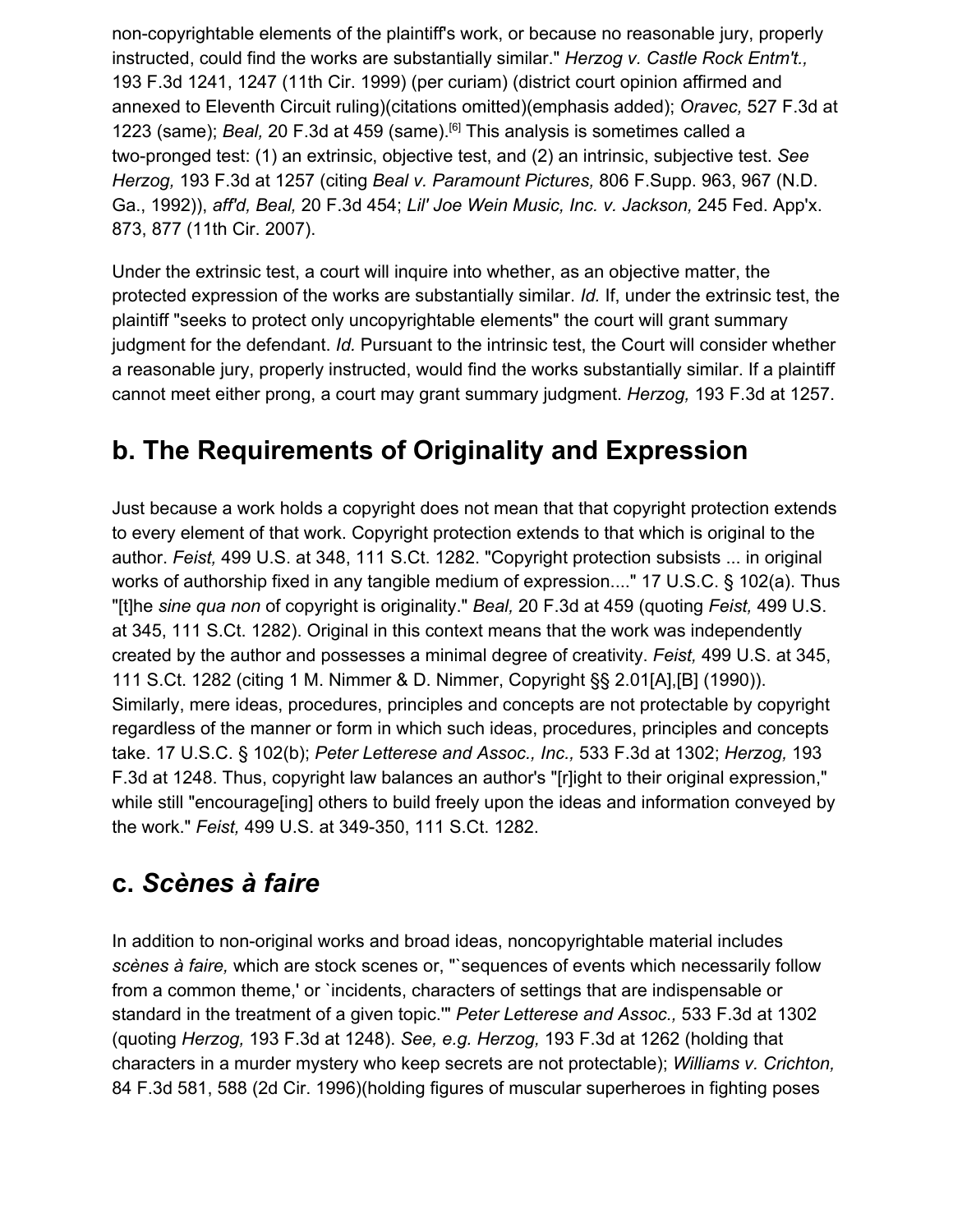are examples of *scènes à faire); Beal,* 20 F.3d at 463 (noting that in all works involving courtship and marriage have a wedding, usually towards the end of the work); *Walker v. Time Life Films, Inc.,* 784 F.2d 44, 50 (2d Cir. 1986)(concluding no protection for "drunks, prostitutes, vermin, and derelict cars," as well as "foot chases and the morale problems of policemen, not to mention the familiar figure of the Irish cop" as they are common elements in police fiction); *Warner Bros. Inc. v. Am. Broad. Cos.,* 654 F.2d 204, 210 (2d Cir. 1981)(observing that the fact that both heroes fight villains is nothing more "than the classic theme of good versus evil").

## **d. Substantial similarity**

In the Eleventh Circuit, substantial similarity exists "where an average lay observer would recognize the alleged copy as having been appropriated from the copyrighted work." *Original Appalachian Artworks, Inc.,* 684 F.2d at 829 (citations omitted). A Plaintiff must establish "specifically that the allegedly infringing work is substantially similar to the plaintiff's work *with regard to its protected elements." Leigh v. Warner Bros., Inc.,* 212 F.3d 1210, 1214 (11th Cir. 2010) (emphasis in original).

#### **e. Evaluating competent evidence**

Plaintiff urges the Court to ignore Defendants' expert witness Robert Michael Gale. Plaintiff argues Gale's expert opinion undermines the lay observer test for substantial similarity, especially because he does not "test[ ] the target audience." (*See* Doc. 120, pgs. 12-13).

Expert testimony is appropriate in evaluating the "extrinsic" prong of the above-outlined test, i.e. whether, as an objective matter, the protected expression of the works are substantially similar. *Lil' Joe Wein Music Inc. v. Jackson,* 245 Fed. App'x. 873, 877 (11th Cir. 2007). "Under the extrinsic test, expert testimony and analytic dissection are appropriate." *Herzog,* 193 F.3d at 1257. Additionally, the Court is not left to rely on expert opinion alone to determine whether the protected expressions of the work are substantially similar. To the extent the works at issue have been lodged with the Court, the works themselves have been scrutinized.[7]

## **f. Characters are protectable by copyright separate from the work in which they appear**

Courts may consider the copyrightibility of a character apart from the work in which the character appears. 1 Nimmer on Copyright § 2.12[A][1] & [2] (2018). However, the character must be "distinctively delineated" in the plaintiff's work. *Id.* As Judge Learned Hand reasoned, "[t]he less developed the characters, the less they can be copyrighted; that is the penalty an author must bear for marking them too indistinctly." *Nichols v. Universal Pictures Corp.,* 45 F.2d 119, 121 (2d. Cir 1930). Thus, Courts have held characters to have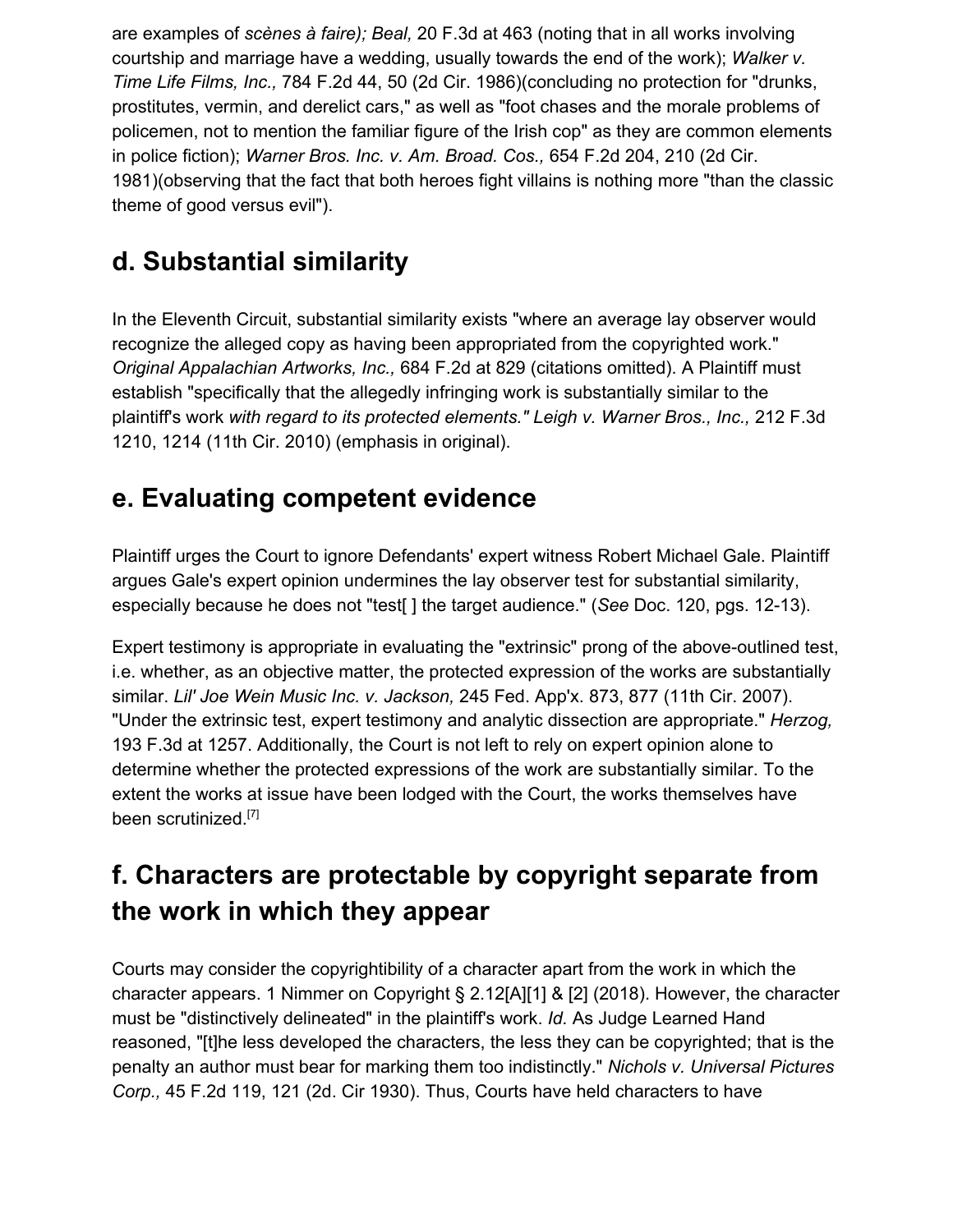standalone protection where they have displayed "consistent, widely identifiable traits." *Rice v. Fox Broad. Co.,* 330 F.3d 1170 (9th Cir. 2003). *See, e.g., Metro-Goldwyn-Mayer, Inc. v. American Honda Motor Co.,* 900 F.Supp. 1287, 1295-97 (C.D. Cal. 1995) (James Bond protectable apart from the works in which he appeared); *D.C. Comics Inc. v. Unlimited Monkey Bus., Inc.,* 598 F.Supp. 110 (N.D. Ga. 1984) (Superman protected by copyright); *Disney Prods. v. Air Pirates,* 581 F.2d 751 (9th Cir. 1978) (Mickey Mouse and other Disney characters protected by copyright).

The Court finds that the distinctive delineation analysis is encompassed in the analysis for substantial similarity. The same factors utilized in evaluating distinctiveness are analyzed by the Court in the discussion of the characters `similarities *infra. See* 1 Nimmer on Copyright § 2.12[A][1] ([t]he inquiry into copyright protection for a character from a work of fiction, along with whether infringement of the character has taken place belong not to... the discussion of copyright's subject matter, but instead to the inquiry into substantial similarity.").

#### **g. The Works Examined**

"When called upon to adjudicate a copyright dispute, a court must compare the works in question." *Beal,* 20 F.3d at 456 (citing *Autoskill, Inc. v. Nat'l Edu. Support Sys. Inc.,* 994 F.2d 1476, 1490 (10th Cir.), *cert denied,* 510 U.S. 916, 114 S.Ct. 307, 126 L.Ed.2d 254 (1993)). Plaintiff does not allege that any of the written works of Defendant King infringe on The Rook character or comics in a specific, individual capacity. *Cf. Beal,* 20 F.3d 454 (11th Cir. 1994) (The movie "Coming to America" was accused of infringing upon a novel entitled *The Arab Heart* by author Alveda King Beal). Plaintiff instead relies on a broader theory; the works featuring The Rook and Roland Deschain are substantially similar based on the characters featured and the themes pursued. (*See* Doc. 115, Exhibit 41). Specifically, Plaintiff argues that The Rook and Roland Deschain are "substantially similar in their unique elements" and their "unique combination of common traits" (*See* Doc. 120, pg. 15).

It is the Plaintiff's position that the unique elements of The Rook "became well-delineated in a two-part story published in *Eerie 82* in March 1977, where the character Restin Dane, aka The Rook was introduced," (Doc. 120, pg. 15).<sup>[8]</sup> To that end, Plaintiff has included in his summary judgment response the full stories featuring The Rook appearing in *Eerie,* volumes 82-85, 87-88 (Doc. 120, Exhibits 1, 1A, 1B, 1C, 1D, 1E).

Defendant King's novels alone compromise approximately 4,000 pages written over 25 years. Due to the volume of the works at issue, Defendants engaged Robin Furth to author summaries of Roland Deschain's character arc plot summaries for both Defendant King's prose and Marvel's graphic novels. Due to Plaintiff's character-based, thematic and general allegations of infringement, the Court will compare the characters for the purposes of the substantial similarity analysis using Furth's summaries, *Eerie,* volumes 82-85, 87-88 in their entirety,<sup>[9]</sup> and the other materials lodged with the Court.<sup>[10]</sup>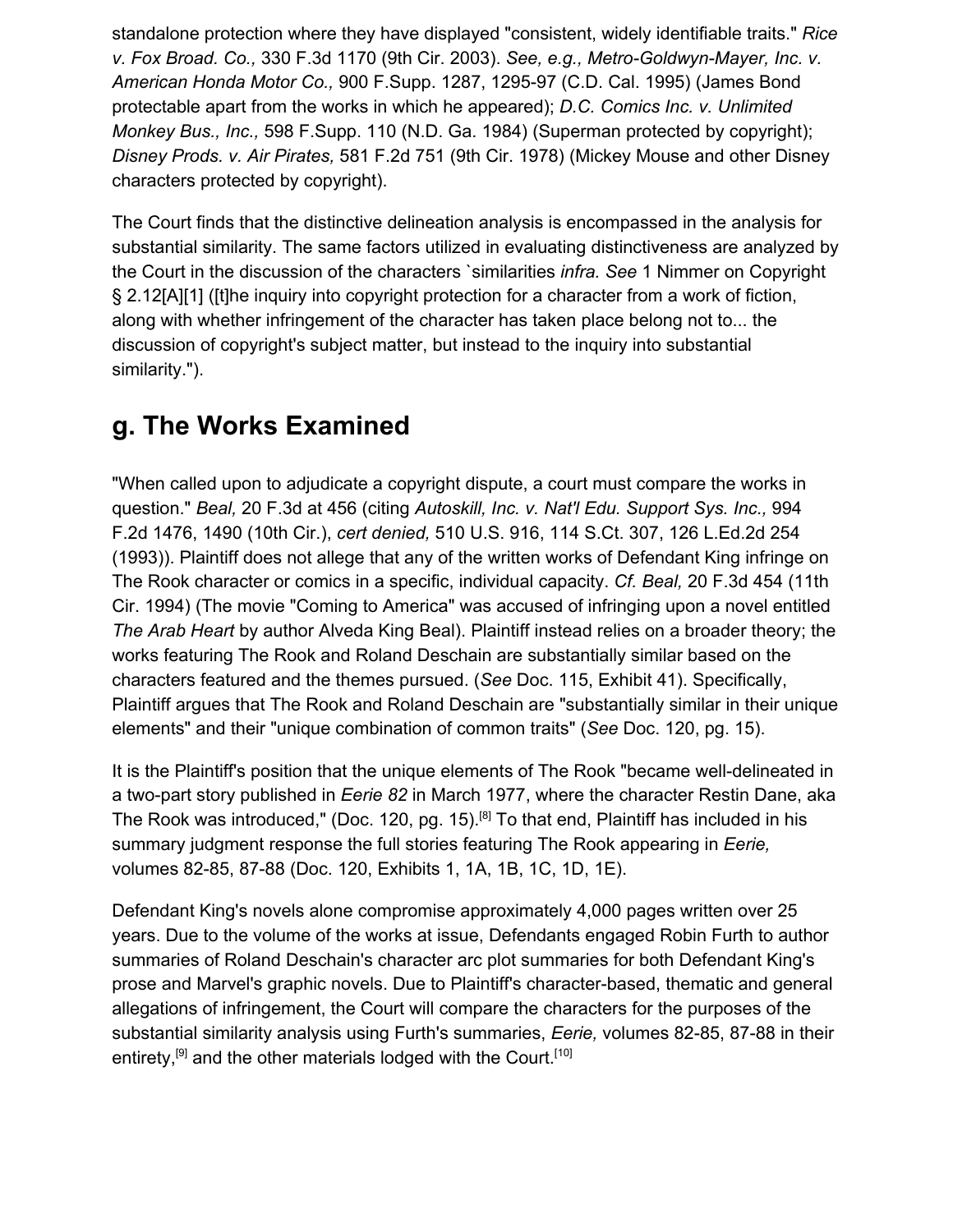To proceed with the analysis, the Court will first examine the general characteristics and story arc of The Rook. The Court will then examine the general characteristics and story arc of Roland Deschain arc as featured in the alleged infringing work of the Defendants.[11] The Court will then identify the similarities between each work and examine which of those similarities are *scènes à faire.* The Court will then conduct the substantial similarity analysis between the original expression of The Rook and the alleged infringing works featuring Roland Deschain. *Beal,* 20 F.3d at 459. *See also Leigh,* 212 F.3d at 1215.

# **V. The Rook**

#### **a. Creation**

William M. Dubay, Budd Lewis and James "Jim" Stenstrum, created The Rook during the fall of 1976. Mr. William Dubay died in 2010. Mr. Stenstrum is the only surviving member of the trio. Plaintiff describes The Rook as a "time-traveling, parallel/alternate world traveling, monster-fighting, romantic adventure hero; who has a penchant for dressing as a cowboy from the Old West and is symbolized by a rook bird" (Doc. 6, ¶ 16). A few years after his initial debut in *Eerie,* The Rook was given his own magazine, entitled *The Rook* After his title magazine was cancelled, The Rook again appeared in *Erie* magazine. Warren Publishing eventually went bankrupt and ceased all further publication of The Rook character. The Rook series again appeared in a mini-series was revived by Dark Horse Comics in 2015 and is available and by GooglePlay in a mobile video game (Doc. 6, ¶ 20).

#### **b.** *The Man Who Time Forgot!*

"He was born ... Restin Dane but he calls himself ... THE ROOK!" An exciting and light-hearted comic, The Rook character is first introduced to readers in *Eerie 82* in classically exciting, catchy and heroic terms: "The Most Exciting New Hero in Comics!" and "The Master of the Past, Present and Future!" The Rook is a hero in the traditional mold. He is self-made, likeable, charming and a successful adventure hero. Restin Dane calls himself The Rook because of the "shrewd killer chess piece" in the shape of "an impregnable castle," that he travels through time in and because he moves through time as quickly and mysteriously as "the black bird of prey ... known also as ... The Rook!"

Like Batman's Bruce Wayne, The Rook is a wealthy inventor/techno physicist, who experiments with the science of physics, computers and advanced robotronics. The Rook designed the time traveling devices he uses. He most commonly uses a time machine in the shape of a large rook chess piece, although a time machine shaped as a knight chess piece is also featured in the series. He calls traveling through time "castling." The Rook has also built robots to serve as his team of assistants. The most prominently featured robot is a computer robot butler named "Manners." Two more rudimentary robots, aptly named "Nuts" and "Bolts" are also mentioned.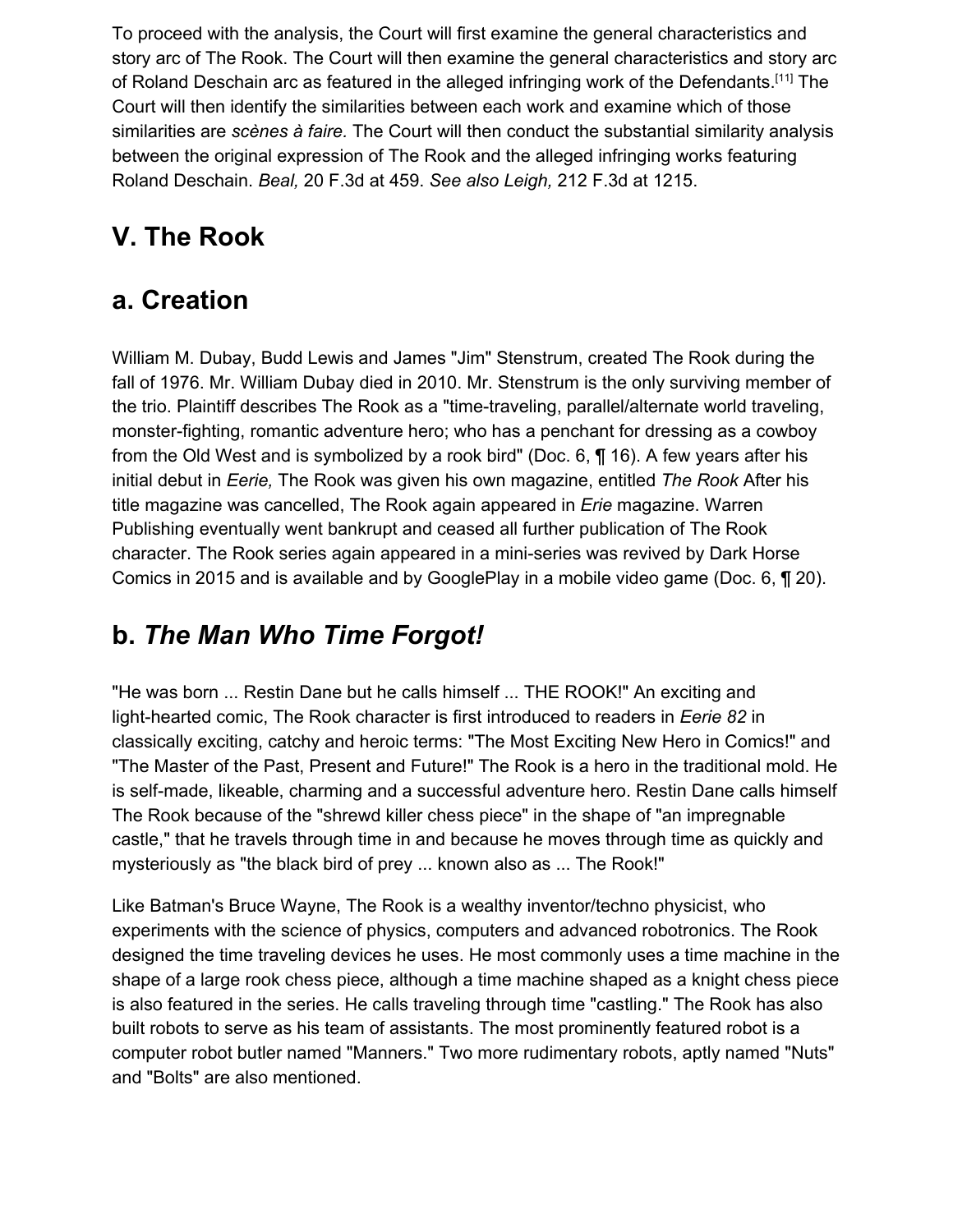Eventually, The Rook's crime fighting team is comprised of himself, his great, great grandfather Bishop Dane, an outlaw gunfighter whom he rescued from 1874 and Manners. (*See Eerie 85,* 120-1C). The action primarily takes place in the Old American West, but The Rook lives in modern day Arizona in a house called "Rook Manor" or "Rook Castle" which is also shaped like a giant rook chess piece. The Rook has built an underground headquarters there, where he stores his time machines.

The Rook is a bachelor. He is young, ruggedly handsome, square jawed with dark hair and thick sideburns and a muscular physique. The Rook does not age and remains in his prime, despite passing years. Although The Rook's attire changes slightly as his adventures progress, he basically subscribes to the same old American West look throughout.<sup>[12]</sup> He mostly wears dark jean or black, bell bottomed pants, a torn white or light, long sleeve collared shirt, a dark vest, leg holster, and a belt with a large buckle containing the image of a rook bird, an animal similar in appearance to the common crow. The Rook often, but not always, wears a black cowboy hat with a somewhat reflective silver, hatband. He is frequently armed on his adventures with a revolver, a Bowie knife, and a machine gun.

The Rook's desire "to escape the time in which he is imprisoned" and interest in his ancestral history initially motivates his time travel. Resourceful and brave, The Rook strives to do the right thing, even if it means sacrificing himself or placing himself in harm's way. The Rook's main adversary in *Eerie* is Gat Hawkins. Hawkins wants to be the "Master of All Time" and torments The Rook in his quests (*Eerie 84,* Doc. 120-3). In *Eerie 87,* Granny Gadget is also introduced as a villain (Doc. 120-4).

#### **c.** *As Featured in Erie 82*

The Reader learns The Rook spent a lifetime preparing to time travel, and when he was finally able, his goal was to travel to save Parrish Dane, a relative, who died in the Battle of the Alamo. The Rook character's main storyline in this comic surrounds the Battle of the Alamo and his attempts to save Parish Dane. The Rook goes castling in his rook time machine, to the famous 1836 battle. The Rook introduces himself to Davy Crockett, Colonel William Travis, Colonel James Bowie, and Parrish Dane, who he fights alongside defending The Alamo. The Rook desperately wants to save all the fighters at the Alamo, but even he and his modern weaponry could not survive the onslaught of the Mexican army. Although he cannot save Parrish Dane, The Rook saves a boy, who was fighting alongside Colonel Bowie. The Rook sweeps the boy, who is later revealed to be Bishop Dane, into his time machine and transports him to the day after the climatic Battle of the Alamo, ensuring the boy's survival. The boy appears to be the sole survivor of the Battle, except for The Rook. The Rook returns to Rook Manor, awash in failure, and in deep despair he could not fulfill his life's mission of saving his ancestor Parrish Dane.

#### **VI. Roland Deschain**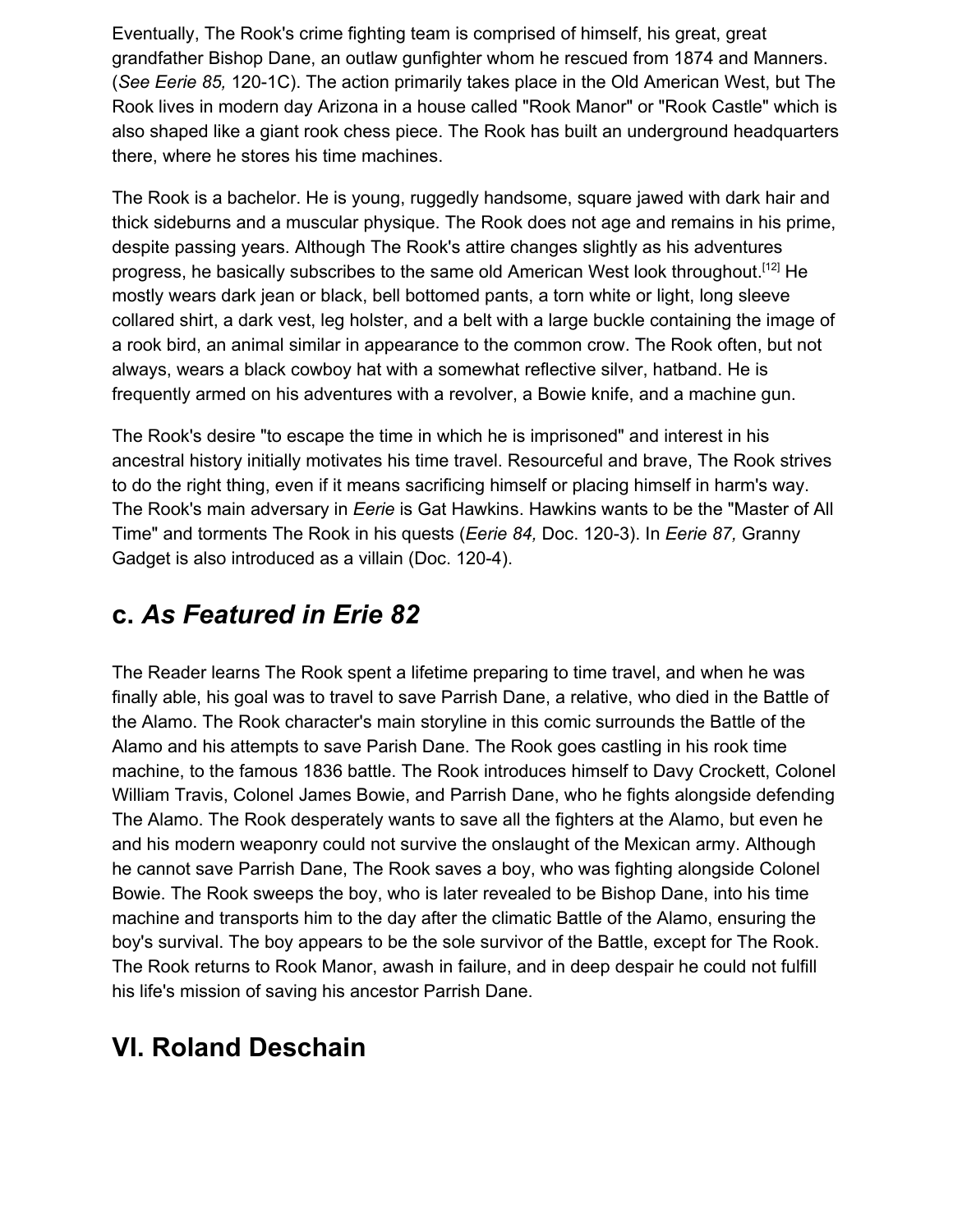#### **a.** *Creation*

According to Defendant King, the character of Roland Deschain, also known as the Gunslinger, was developed over three decades, beginning in 1970. (*See* Doc. 115-19, ¶¶ 9, 14). The seventh volume of *The Dark Tower* series was published in 2004. In 2012, Defendant King published a standalone novella, *The Wind Through the Keyhole,* that fits chronologically between the fourth and fifth *Dark Tower* novels.

Defendant King identifies a variety of sources as his inspiration for Roland and *The Dark Tower* novels, including: J.R.R. Tolkien's *The Lord of the Rings;* Robert Browning's poem, "Childe Roland to the Dark Tower Came," which is about a young man, "on a quest for a mysterious dark tower" (Doc. 115-19, ¶ 5);<sup>[13]</sup> Clint Eastwood's character, "The Man With No Name" featured in spaghetti westerns beginning in the 1960s, including the film *The Good, The Bad, and The Ugly;* and author Clifford Simak's science fiction novel *Ring Around the Sun.* (Doc. 115-19, ¶¶ 5-8).

Defendant King purports to have had little to do with the illustrations of Roland. (Doc. 115-19, ¶¶ 15-16). He points out that the illustrations of The Gunslinger vary greatly from book to book and The Gunslinger played by actor Idris Elba in the film, *The Dark Tower* did not "strictly conform" to the image of Roland he wrote. *Id.* at ¶ 16.

## **b.** *The Gunslinger*

In the first installment of *The Dark Tower* series, *The Gunslinger,* Roland lives in a post-apocalyptic Mid-world. Mid-world is a parallel, alternate version of our world that is a compilation of familiar settings: the Old American West, a feudal society, a magical universe, wasteland and a distant fixture. Within Mid-world, there are remnants of familiar technologies and appliances such as defunct oil derricks, tanker trucks, robotics and machinery, and mostly empty but seemingly technologically advanced cities. In the Court's view, Mid-world may be considered as the hub, while all other parallel worlds are spokes off the central hub.

Roland is descended from Mid-world royalty, Arthur Eld, an architype of King Arthur. He has no living relatives. He can enter the consciousness of people and has the power to hypnotize. He is a deft and accurate shooter of his western-style revolvers and can reload them in an instant. Roland was born in a feudal city-state called Gilead. At the top of the feudal society were the Gunslingers, reminiscent of knights, who dressed like cowboys, and were lethal shots. Gilead falls, and only Roland was left alive, the last Gunslinger. His quest is to find the Dark Tower, the nexus of all worlds and the linchpin of space and time, and protect it from destruction by The Man in Black; who goes by different names and appears in different iterations, including Walter O'Dim, Randall Flagg, and Marten Broadcloak.

At the very least, Roland is a complex protagonist, who as the novels progress, is revealed to be an anti-hero, a profoundly tortured and flawed individual. He does not always do the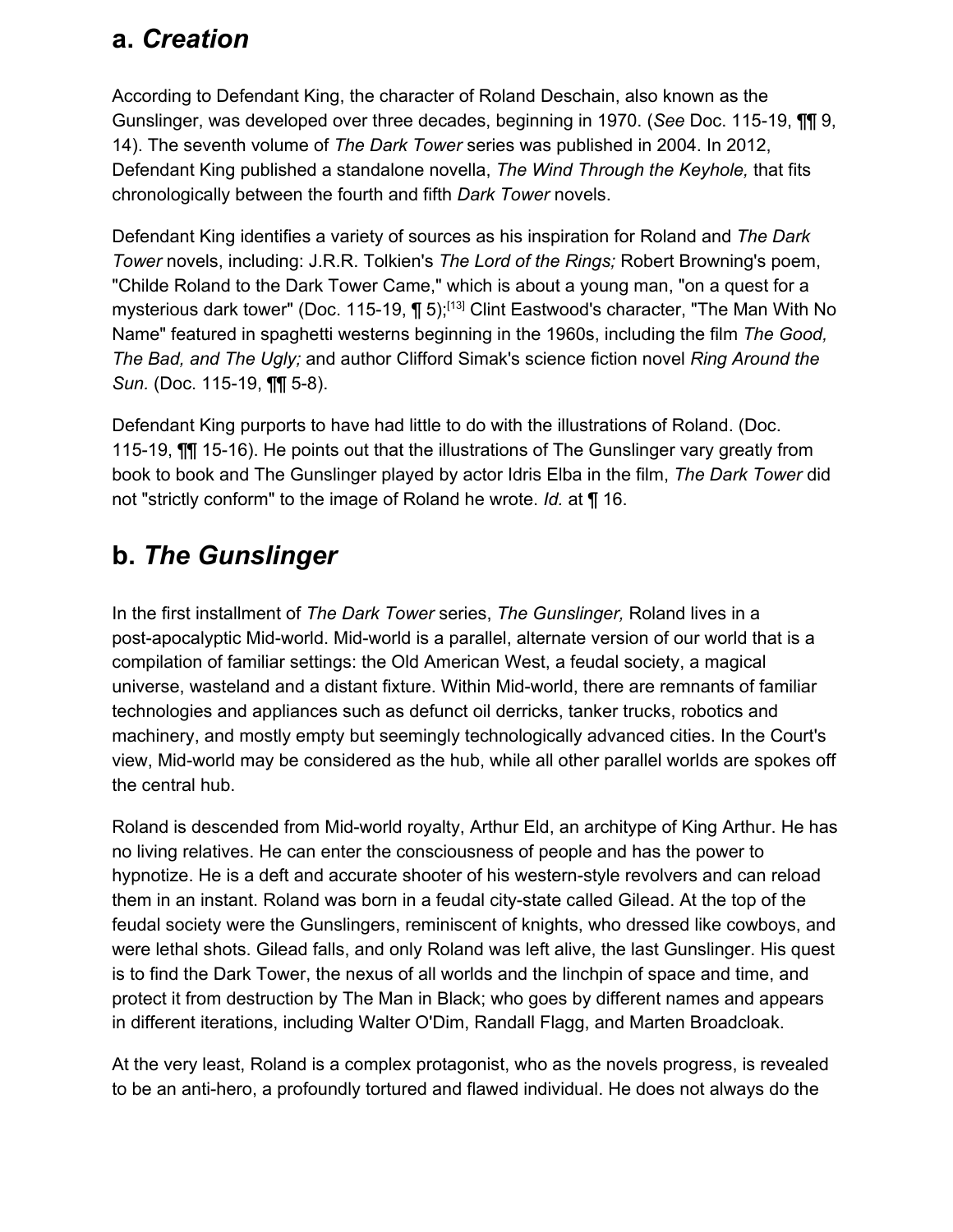"right thing." His actions are, at best, ethically ambiguous. He smokes, drinks, lies, manipulates and commits crimes.

For Instance, in *The Gunslinger,* Roland acts with depravity. Believing that a mad preacher, Sylvia Pittson, had engaged in sexual relations with the villainous Man in Black and is pregnant with a demon, Roland rapes her with a gun. Angry, Pittson sends her congregation after Roland. They are armed with stones, wood and other primitive weaponry. Roland starts shooting her congregation in self-defense, however it quickly turns to murder. By the end of the encounter, Roland has shot and killed 39 men, 14 women, including his lover, and five children. After the massacre, he goes to a honky-tonk, has burgers and beer and then falls asleep.

One character who plays a major part in the series is Jake Chambers, who is introduced in *The Gunslinger.* Jake was from New York City and died when he was hit by a car. In an unexplained way, Jake is transported to Mid-world after his death. Roland hypnotizes Jake and grows to love him, but believes he is a trap set by the Man in Black. Roland promises to take care of Jake, all the while knowing he will eventually kill him. Eventually, Roland leaves a teetering Jake to fall to his death, choosing instead to pursue the Man in Black. Roland realizes he has damned himself. This act begins Roland's evolution from a heartless killer to a character capable of love and compassion. *The Dark Tower* series is not Roland's literal journey to the Dark Tower, but a morality play for Roland's inner quest for redemption.

Roland does travel between parallel worlds in the works. In *The Drawing of Three,* Roland sees three, magical standalone doors, with each leading to the mind of a person from New York City. The first door is to the mind of Eddie Dean; the second is to the mind of Odetta Susannah Holmes/Detta Walker, and the third is to the man who originally killed Jake. Eddie is a heroin addict, and Odetta is amputee with multiple personality disorder. Odetta's two personalities eventually merge, and she then calls herself Susannah. Eddie and Susannah become part of Roland's group. Roland, who at first cared little for others, begins to show compassion and reforms his ways. Roland eventually draws a magic doorway and draws Jake back into Mid-world. Roland promises to protect Jake.

Throughout his quest, Roland interacts with many science-fiction and supernatural elements, such as a monster that bites off two of his fingers, and a gang of cannibalistic mutants. Roland grows old throughout the series and is afflicted with rheumatism. His epic quest ends on a metaphysical tone. When he finally reaches the Dark Tower, he is faced with all of his sins. Roland learns his true adversary is himself. He is doomed to repeat his journey again and again, until he learns to change.

#### **c.** *The Graphic Novels*

The graphic novels focus on the adventures of Roland in his quest for the Dark Tower. Most of the graphic novels center on the many trials and tribulations that transformed Roland from a young, learning gunslinger, to a hardened killer.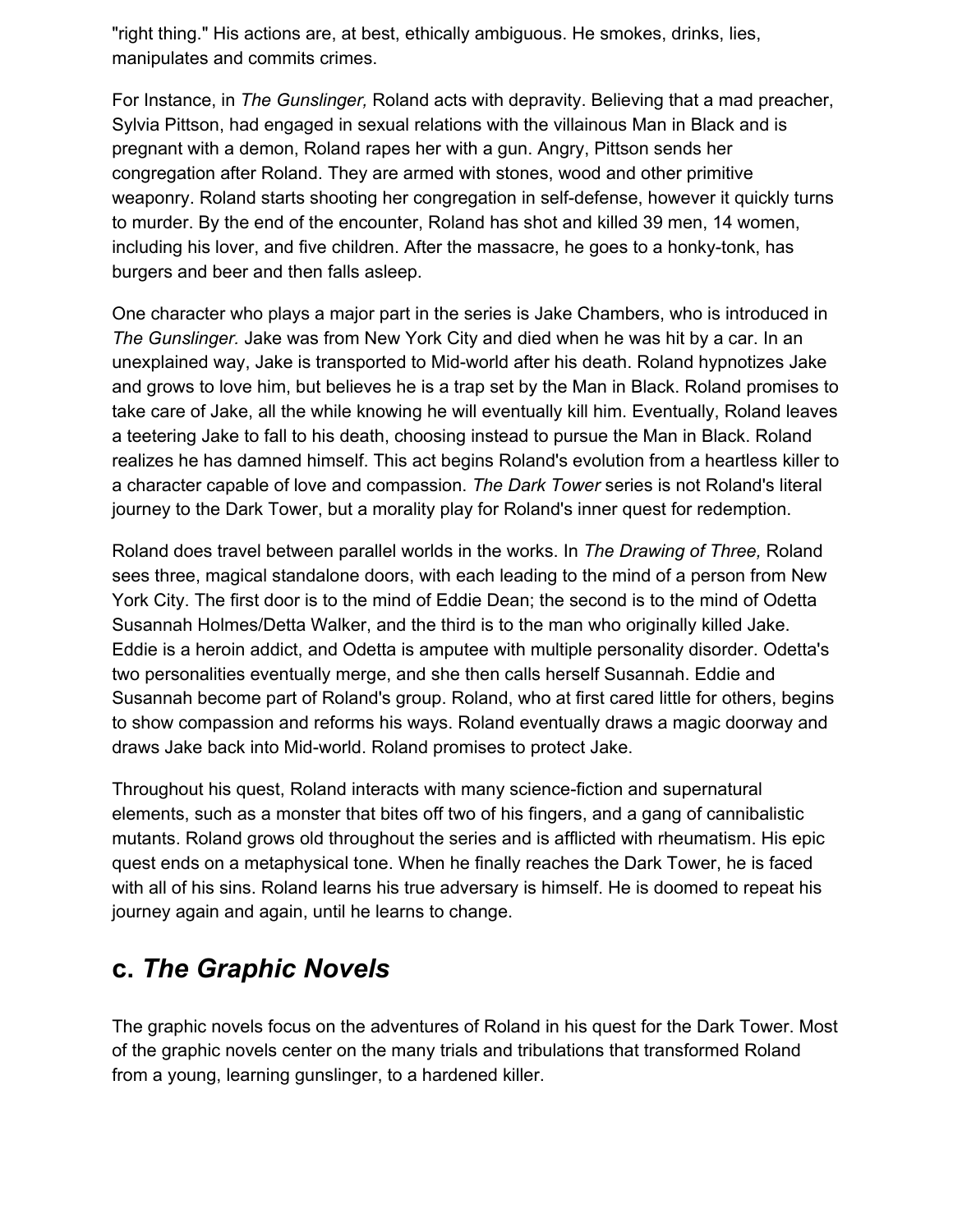#### **d.** *The Dark Tower Feature Film*

The actors Idris Elba and Matthew McConaughey play Roland and The Man in Black in the 2017 *The Dark Tower* movie. The movie deviates from the books. The main characters are Roland, Jake Chambers, and the Man in Black. The plot involves The Man in Black abducting psychic children to use their mental abilities, called "the shine," to bring down the Tower, allowing darkness to reign. The first act features Jake being transported to Mid-world where he encounters Roland. The pair have a series of action-packed encounters. The Man in Black and Roland eventually fight in New York City, with Roland emerging victorious. Roland saves the Tower, Jake and the abducted children. The movie ends with Jake and Roland returning to Mid-world.

Movie Roland looks quite different than the Roland featured in the artwork in the novels and graphic novels. He is clad in tight, black leather. He is African American and does not age. A significant portion of the novels is spent examining Roland's past, this is less prevalent in the movie. Movie Roland is more one dimensional and goes through far less character development. The movie's theme is centered on external rather than internal redemption.

#### **VII. Analysis of Substantial Similarity**

In an effort to illustrate the similarities between the two protagonists, Plaintiff describes that Roland Deschain, like The Rook,

is a quasi-immortal time-traveling, monster-fighting, romantic adventure hero who descends from an immortal, is symbolized by a rook bird, dresses in cowboy garb despite not being from the Old West and who descends from Gilead, a homage to Goliad "The Other Alamo", who traverses time through dimensional doors connected to a tower who is in the aesthetical likeness of Restin Dane as well as having been similarly named consistent with an admitted signature symbolization device of Defendant King's....

(Doc 115-41)(grammar errors in original).<sup>[14]</sup> "In determining whether a character in a second work infringes a cartoon character, courts have generally considered not only the visual resemblance but also the totality of the characters' attributes and traits." *Warner Bros. Inc. v. American Broad. Co., Inc.,* 720 F.2d 231 (2d Cir. 1983) (citations omitted).

The Court has examined all the purported similarities, including the totality of the characters' attributes and traits. However, "it would be neither useful nor judicious to detail each and every one." *Beal,* 20 F.3d at 460. The Court will instead detail the analysis of those claimed similarities that are the most significant and representative. *Id.*

The Court finds Plaintiff's characterization above, while somewhat true, analyzes the characters at such a high level of abstraction and generality that it does not truly reflect the characters or their shared traits. Analyzing most adventure heroes with such a high level of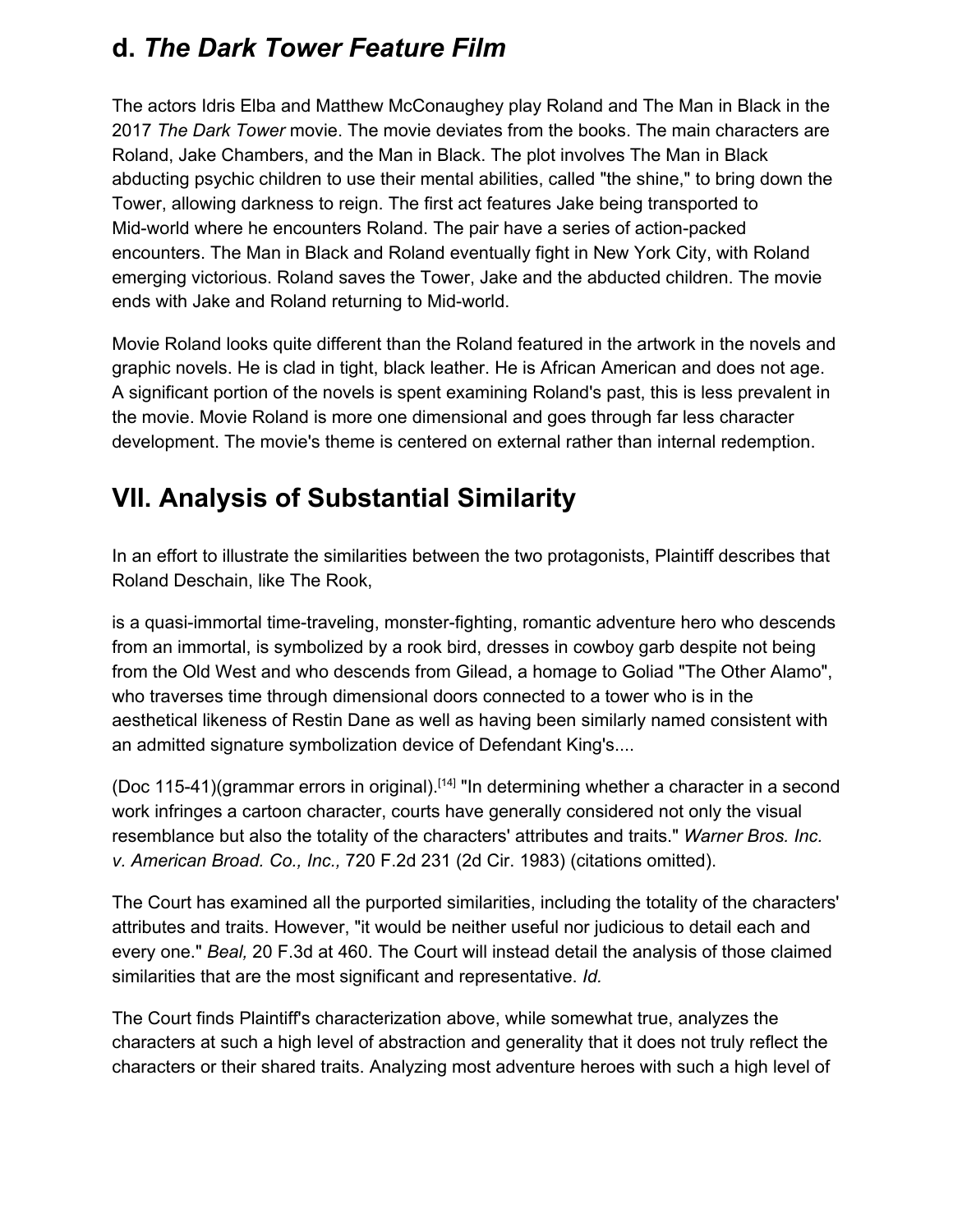abstraction would lead to a finding of infringement. Plaintiff ignores the true details and context that makes each character unique in his own right.

Witness Gale illuminated how a high level of abstraction and generalization can lead to an erroneous conclusion. To illustrate, he compared two movies: *The Wizard of Oz* and *Star Wars.* (Doc. 115-6, pg. 67). Both films feature main characters who lives with an Aunt and Uncle in a rural environment, leave home to go on a quest, are accompanied by a character made of metal important to the success of the quest (the Tin Man/C3PO Robot) and a hairy character (The Cowardly Lion/Wookie), and seeks a wise old man for help (The Wizard/Obi Wan Kenobi). The villains in both films dress completely in black (The Witch/Darth Vader) and wear distinctive headgear (Witch's hat/Darth Vader's helmet). Yet, no reasonable person would call the movies *Star Wars* and *The Wizard of Oz* substantially similar works. (Doc. 115-6, pg. 67).

An illustration of this adage was made by the Eleventh Circuit in *BUC International Corp. v. International Yacht Council Ltd.,* 489 F.3d 1129, 1142-43 (11th Cir. 2007) in explaining the difference between copyright law protecting the expression of ideas and not the ideas themselves. Assuming the book *Moby Dick* was not in public domain the Court stated, "[t]he idea of hunting a formidable whale at the lead of an eccentric captain is not protected by copyright law. The expression of this ideas as it is encapsulated in the novel *Moby-Dick* however, is protected by copyright." *Id.* at 1143.

#### **a.** *Adventure Seekers*

Both Roland and The Rook are the adventure-seeking protagonists of their stories. As Plaintiff points out, they are the stories to be told. The Rook seeks to do the "right thing." He is upbeat and motivated by a desire to correct history, and make things better. In other words, The Rook is a classic hero.

Roland, however, is not a classic hero. He is at times, dark and brooding. He kills in cold blood, leaves Jake to die, sacrifices those around him to reach the Dark Tower and is on a quest for redemption. While Roland and The Rook are both adventurers, the comparison stops there; the Court does not find the type of adventures, motivations for the adventures, or the characters' actions during the adventures to be substantially similar.

#### **b.** *Time Travel*

Time travel is an element in both works. Defendants point out that Roland does not time travel; rather he "visits parallel worlds that are not his own." (Doc. 120, Furth Deposition, pg. 50) That distinction in label notwithstanding, the act of entering different time periods plays a different role in each work. The Rook's desire to time travel and the adventures he has while time traveling are central storylines. Time travel is the hook; it is the thing that provides him adventure and a platform to succeed in adversarial situations. The Rook uses time travel in attempt to correct perceived wrongs in history, or to save those he loves. This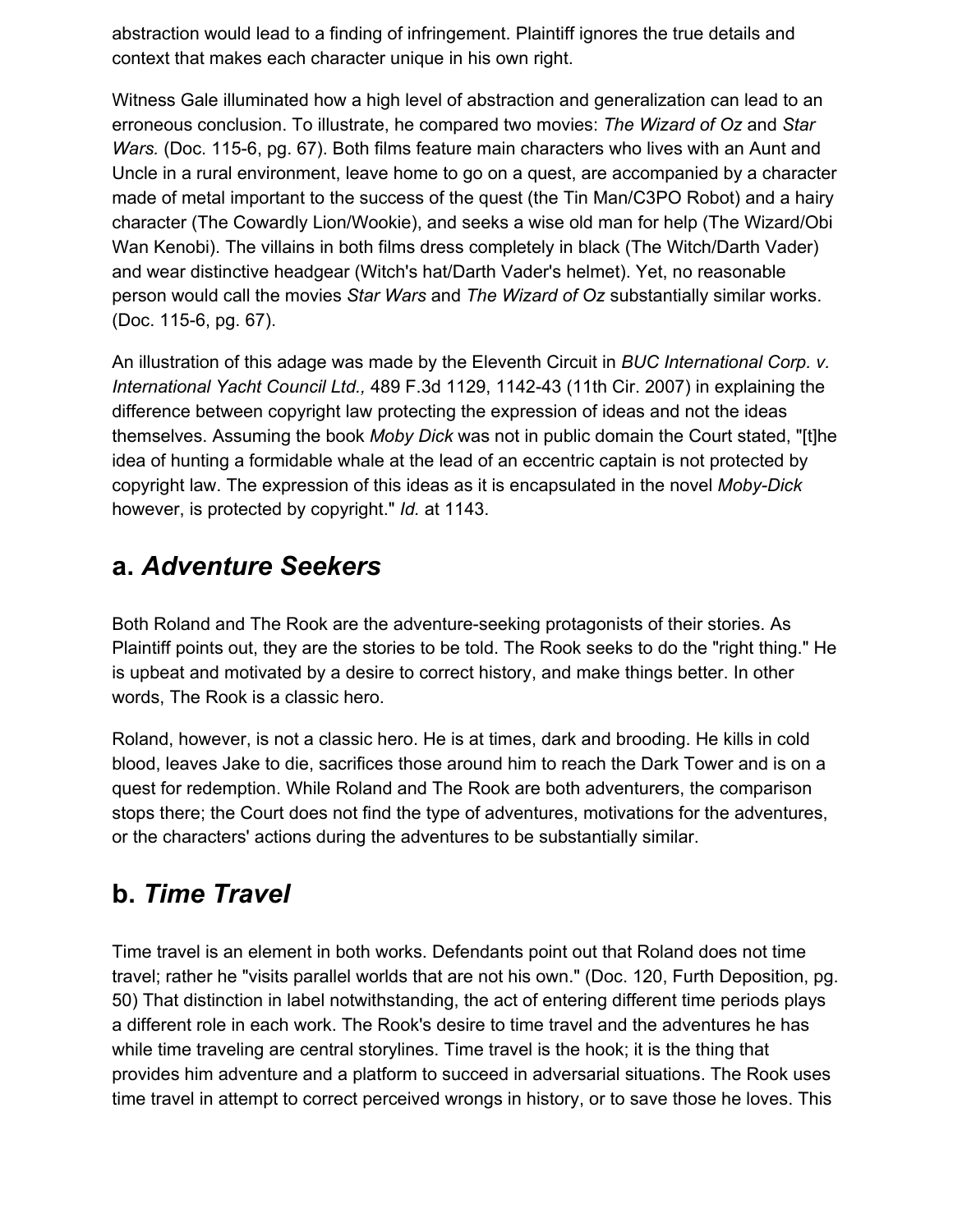is best illustrated by some of the catchy headlines associated with The Rook's comics: "His time ... was any time! Every time!" and "The Master of the Past, Present and Future!" The Rook can choose what time period he would like to travel to. For example, he travels to 1836 and the Battle of the Alamo. The Rook is technologically savvy. The machine most used in the *Eerie* series look like a rook chess piece or a castle. It is time travel in the classic sense; he gets into a machine and arrives in a different time. Usually, The Rook can travel through time whenever and wherever he chooses.

In Roland's quest for the Dark Tower, time travel is not the adventure itself and is less central to the plot. Time travel is a means to an end. When he does travel, Roland does not use a time machine. Rather he travels through literal doorways to parallel worlds connected to a particular character. The worlds are not always synchronized in time, and the portals are sometimes thin, so that the parallel worlds mingle. Roland has no control over where and when he will travel to. Likewise, Roland cannot choose where the portals lead, only whether to enter them.<sup>[15]</sup>

The element of time travel in each work is not substantially similar. Even if this Court found that the element of time travel was a similarity between the two works, time travel in the general sense, is hardly a unique, original expression. *See, e.g.,* the films *The Time Traveler's Wife, Kate and Leopold, Back to the Future, The Time Machine,* and *Midnight in Paris.* At least one court has found that involuntary time travel is so pervasive, that it is not subject to copyright protection. *Feldman v. Twentieth Century Fox Film Corp.,* 723 F.Supp.2d 357, 366 (D. Mass 2010) (noting that warning signs of upcoming time travel, after effects showing time traveling is complete, a tragic romance related to time traveling, and significant consequences as a result of time travel are *scènes à faire* or stock scenes in the portrayal of time travel).

#### **c.** *Gunslingers*

Plaintiff claims that both Roland and Restin "descend from a familial line of gunslingers." Gunslingers as imagined by popular culture are personified by The Rook and Bishop Dane, someone in the American West who carried a gun and was an excellent, quick shot. However, what it means to be a gunslinger on Mid-world is independently defined by Defendant King within *The Dark Tower* novels and contains only some pop-culture elements. As imagined by Defendant King, Gunslingers are a caste of elite, aristocratic gunfighters who train from childhood to be heroes. They have a code of honor. Roland is a descendent of royalty, and his father was a leader of the gunslinger caste.

Readers do not learn about The Rook's immediate ancestral history in *Erie.* However, readers do learn that his great, great grandfather Bishop Dane was performing as a classic, western, gun fighter before he met The Rook. While both The Rook and Roland have a familial history of gun fighting, those histories manifest in different ways and are not substantially similar.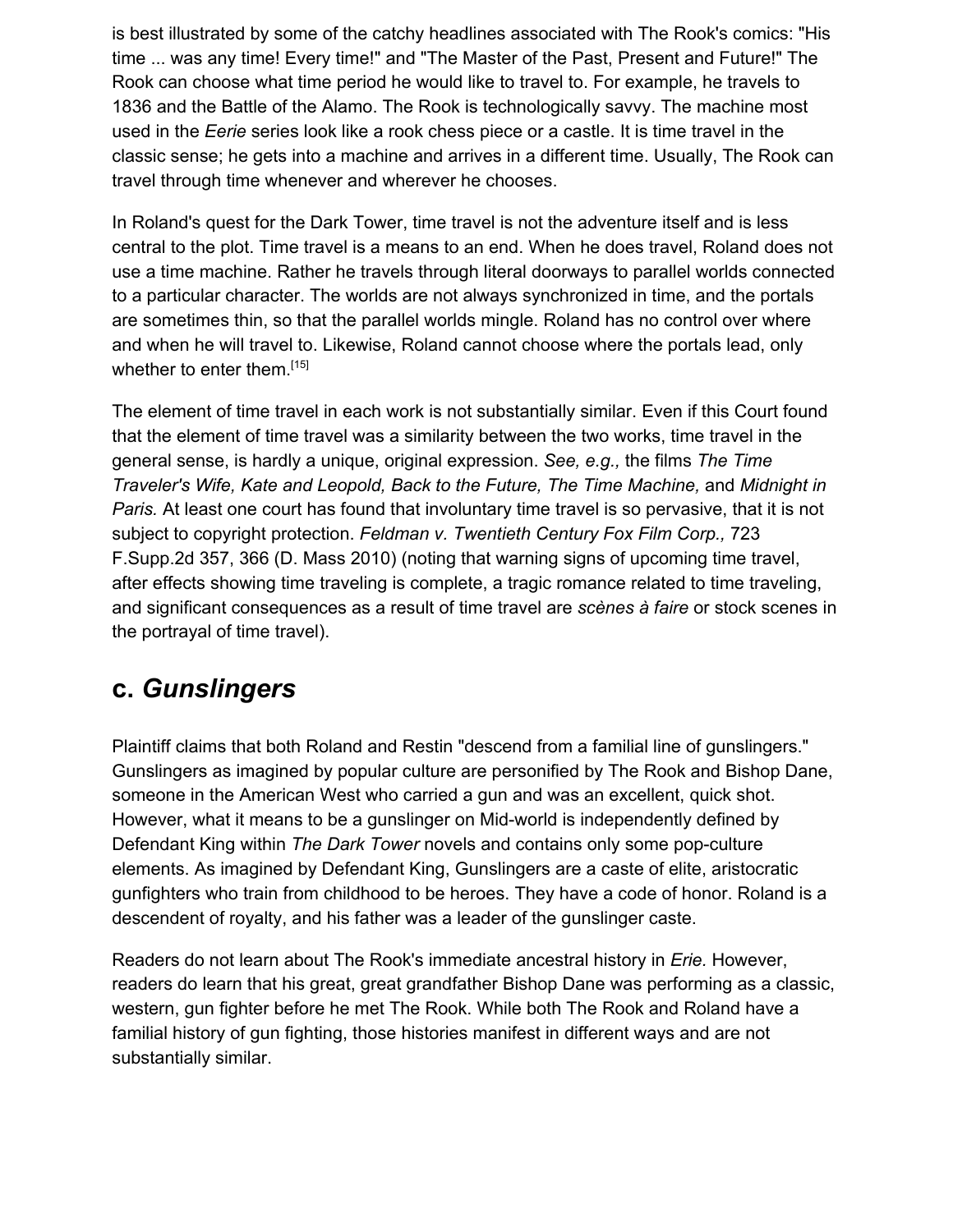#### **d.** *The Towers*

The Rook and Roland are similar to the extent that medieval towers play a large role in their adventures. However, the looks and function of each tower are different. Rook Manor is The Rook's lair. It is his tower-shaped home base where he stores his time machines, keeps his robots, watches recordings of his travels called "time tapes," and rests between adventures. The tower time machine serves as a vehicle by which The Rook goes on his time traveling adventures. Both towers look like cartoonish versions of their namesake, the rook chess piece.

Roland's Dark Tower serves as the linchpin of a time and space continuum; not a home, not a time machine. Its look is gothic, ornate and menacing. It is often featured rising out of a swath of hazy fog. In the illustrations, the Tower is often set far in the background, reminding readers that Roland is nomadic; his quest is long; and his redemption distant. The towers are not alike, and do not serve like roles in each work.

#### **e.** *Romantic*

Plaintiff claims that a point of similarity between the characters is that both The Rook and Roland romantically interact with women. Even if having a protagonist who has romantic interactions with women is an original expression, The Rook and Roland's interactions with women could not be more different While Roland softens as his adventures continue, his interactions with women are often shocking and violent. He impregnates his first and only love Susan Delgado and then leaves her. She is then burned alive as he escapes, illustrating the sacrifices he is willing to make in his quest for the Dark Tower. His rape of Pittson with his firearm is shocking.

The Rook is classically dashing and romantic. For example, In *Eerie 83,* The Rook is romantically interested in January Boone and Kate McCall. When trouble ensues, Ms. Boone pleads with The Rook to keep himself safe and return to her. The pair then share a kiss. Later, while landing a punch against Hawkins and his allies, The Rook cheekily says, "This one is for Kate," "This one is for Jan."

# **f.** *The Bad Guy*

Plaintiff points out that the nemesis of both characters is "the man in black." (Doc. 6, pg. 26, # 14). What Plaintiff means is that both characters' nemesis wears black. However, both versions of Plaintiff's assertion are misstatements. The Rook, as he is featured in *Eerie,* has varied enemies. While it is true Hawkin makes an appearance in multiple episodes, the villain The Rook is tasked with defeating depends on the time traveling adventure he finds himself in.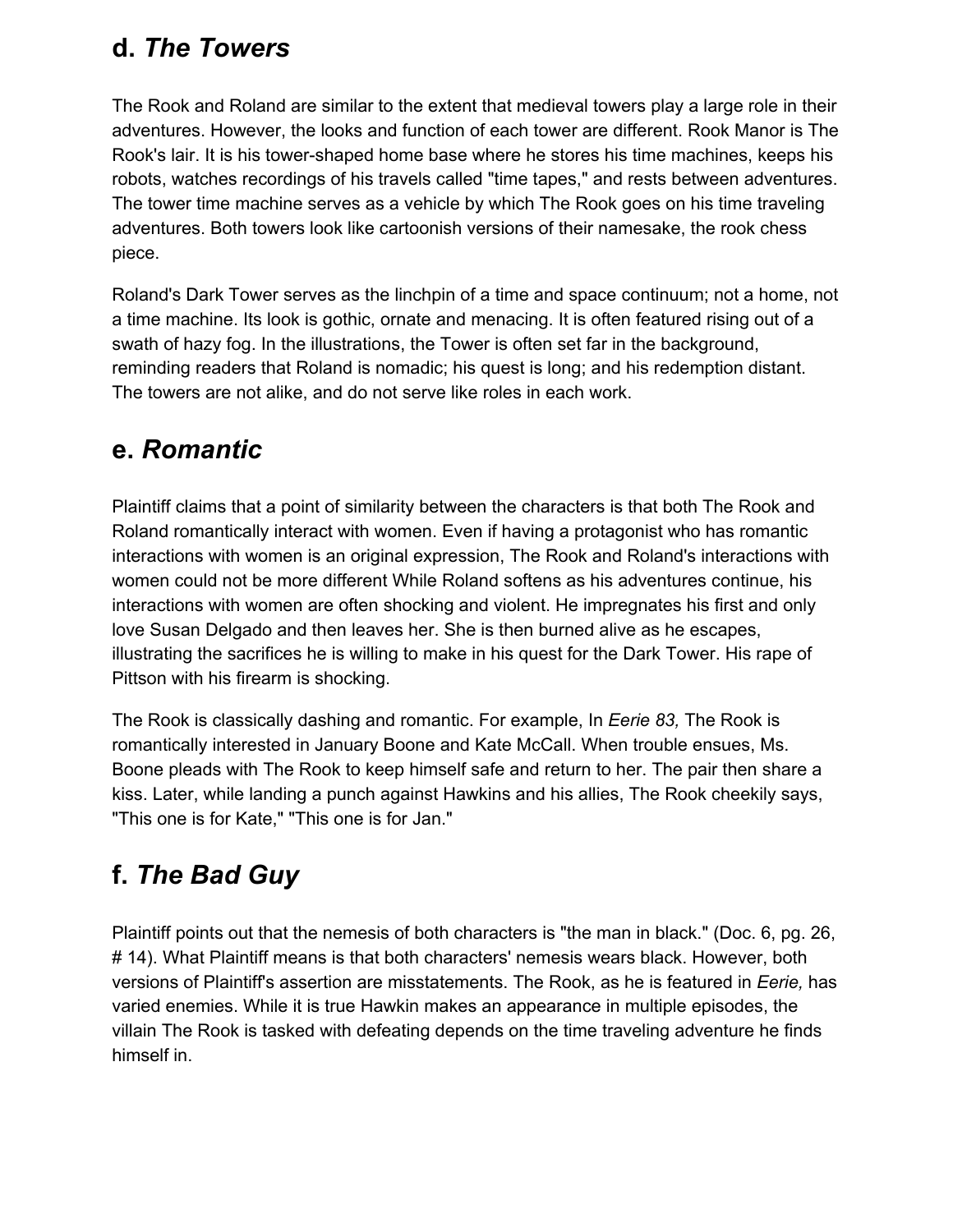Roland's nemesis throughout the books, though known by multiple names and incarnations is one being, The Man in Black. The Man in Black seeks to destroy the Dark Tower and bring chaos to Mid-world. Roland has one constant and animating enemy throughout his quest.

Even if both characters had one significant adversary in their quests that only wore black, this is hardly original expression; Venom (*Spiderman*), Darth Vader (*Star Wars*), Black Manta (*Acquaman*) and The Wicked Witch of the West (*The Wizard of Oz*) are all villains who wear black.

#### **g.** *Overall Look*

The Rook and Roland's looks are similar. They both wear western gear and recall imagery of the Old American West. However, neither look is original or distinguished. The overall look of each protagonist is a mishmash of stock elements or *scènes à faire* of western heroes. Surviving Rook co-creator, Stenstrum's testimony is illustrative of this point (Doc. 115-60). Stenstrum testified that Mr. William Bill DuBay asked Stenstrum to make a costume for The Rook that he could quickly show Warren Publishing. Within minutes, knowing the comic was a Western, he "grabbed things [he] remembered from the past." (Doc. 115-60, pg. 53). Stenstrum best explains his inspiration for the look of The Rook:

There was the vest and the shirt from Rod Taylor<sup>[16]</sup> and it was—the hat I remembered from a TV show. I'm not sure if it's the proper one, but it had a very interesting look. It was a —it had these kind of disks that were put together to form a kind of a band and it was a .... Anyway, I had taken that and I threw that hat together and — the black I took from—I always like Paladin from —the big old hat from "Have Gun —Will Travel.[" $1^{17}$ ] So I made him pretty much all black except for the white shirt ....

(Doc. 115-60, pgs. 53-54).

According to Defendant King, he did not create or supervise the illustrations or cover art for any of *The Dark Tower* novels, the film or the graphic novels. (*See* Doc. 115-19).[18] Even assuming he had, the Court notes that Roland appears differently in each novel, each graphic novel, each version of the same novel. However, the look is similar at its core, a western, or cowboy looking loner in often desolate or eerie surroundings (*See* Doc. 115-32).

The Rook's look, that of a cowboy, is the customary, stock-treatment given to those characters set in the old west or worlds similar to the old west, it is the definition of *scènes à faire. See Zalewski v. Cicero Builder Dev., Inc.,* 754 F.3d at 102 ("[E]lements of a work that are `indispensable, or at least standard, the treatment of a given topic'— like cowboys, bank robbers, and shootouts in the American West—get no protection.") (quoting *Hoehling v. Universal City Studios, Inc.,* 618 F.2d 972, 979 (2d Cir. 1980)).The variation in each character's western look between years and stories underscores this point. The characters do not have unique looks. One would expect a character who lives in Mid-world, akin to the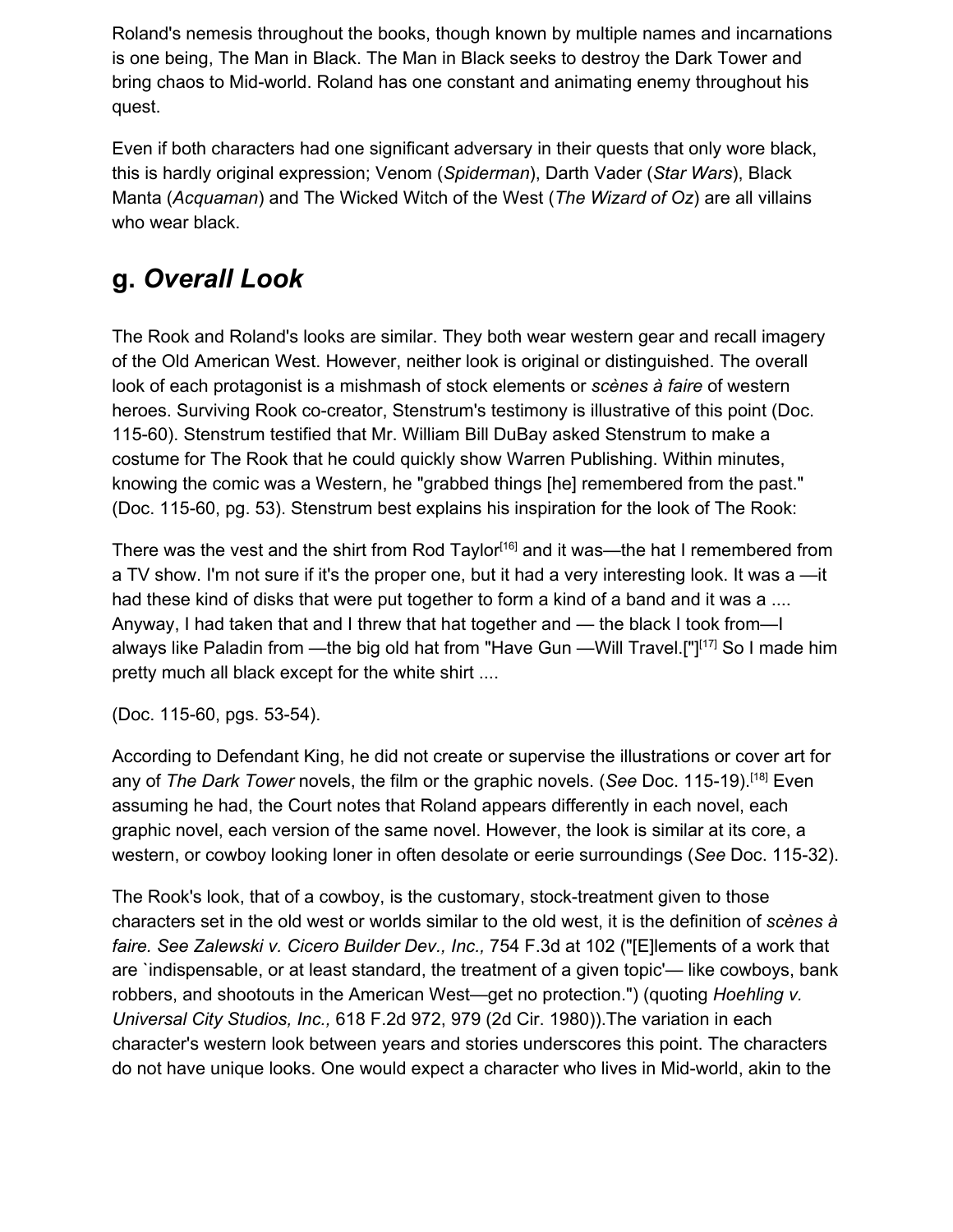Old West, to wear western gear. One would expect a character living in Arizona in the 1970s who frequently time travels to the Old West to wear western gear.<sup>[19]</sup>

The looks of both Roland and The Rook are so widely used to represent Western protagonists that they are not original. For instance, actors Clint Eastwood in the movie *Joe Kid,* Earl Holliman as Sundance in the TV series *Hotel De Paree,* and Rory Calhoun in *The Domino Kid* all look like The Rook, square jawed, cowboys, wearing wide brim dark hats, (*See* Doc. 116-6, pg. 23).

Plaintiff further argues that both The Rook and Roland have medium-length hair, that is dark, sometimes unkempt, with long-thick sideburns (*See* Doc. 6). The description Defendant King provides of Roland in his writings is someone who is thin with black hair, blue, eyes. These general physical characteristics are not protected by copyright. *See Whitehead v. Paramount Pictures Corp.,* 53 F.Supp.2d 38, 50 (D.D.C. 1999)(noting that "general characteristics such as black hair, intelligence patriotism and slight paranoia ... are not copyrightable and do not establish substantial similarity.")

#### **h.** *Name*

Plaintiff argues that because both Roland Deschain and Restin Dane ("The Rook") have the initials R.D. this is an indicia of copying. However, this is a similarity without import. Even if the protagonists were to share the same exact name, this "by itself is insufficient to establish substantial similarity between the characters." *Hogan,* 48 F.Supp.2d at 311. *See also* 37 C.F.R. § 202.1(a) ("words and short phrases such as names, titles, and slogans ... mere variations of typographic ornamentation, letting or coloring ...." are excluded from copyright protection).

#### **i.** *Historical References*

Plaintiff argues that The Rook and Roland are substantially similar because they both feature the Battle of the Alamo, an event where there were no survivors, yet manage to survive in their respective stories. (Doc. 6, ¶ 37). Roland was born and raised in a place called Gilead, which eventually falls, and all of Roland's fellow gunslingers are slaughtered. Plaintiff claims that the name Gilead is an homage to Goliad, a massacre of the Texan Army by the Mexican Army in the Texas Revolution, sometimes known as "The Other Alamo." *Id.* The Rook's ancestral heritage is traced to the Battle of the Alamo, and in his inaugural story arc, The Rook time travels back to The Alamo and fights alongside James Bowie and Dawy Crockett.

This similarity is not subject to protection. The Battle of the Alamo, or the concept of a group of people under siege, is not unique. It is not original. It is a historical event "in the public domain, free for others to draw upon," subject to the imagination and reimagination of artists. *Zalewski,* 754 F.3d 95 at 102. As one court has explained,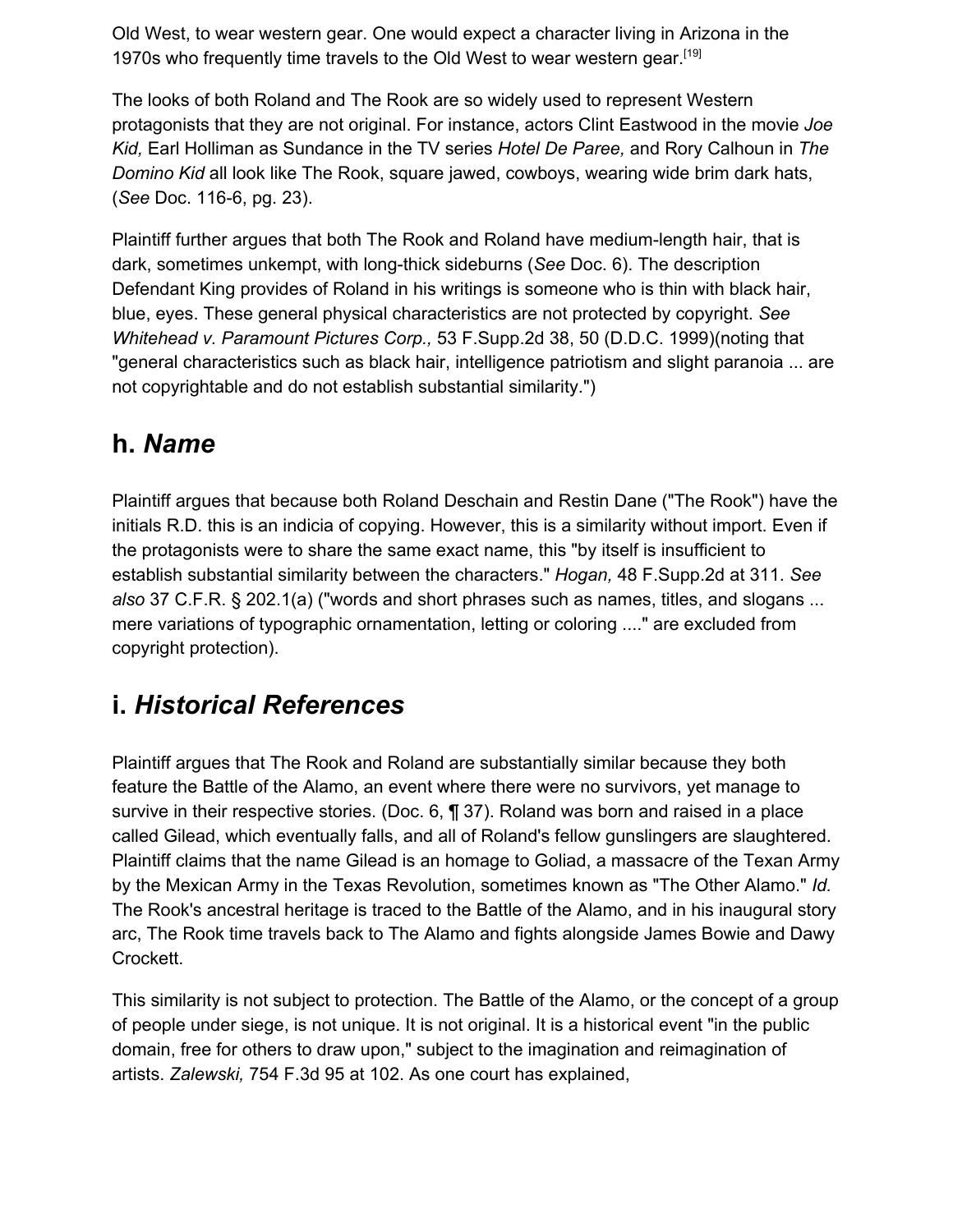[A]ny author may draw from the history of English-speaking peoples, but not one may copy from *A History of English-Speaking Peoples.* Any artist may portray the Spanish Civil War, but no one may paint another *Guernica.* And anyone may draw a cartoon mouse, but there can be only one Mickey."

*Id.* That both Roland and The Rook were the sole survivors of such battles does not change the analysis.

# **j.** *Birds*

Similar birds are featured in each work, but they are not featured in the same way. The Rook sees a rook who assists him in his mission in *Eerie* 83 and *Eerie* 84. In another episode, The Rook puts on a pair of rook wings and flies besides the bird into battle. The image of the Rook bird, a kind of crow, is found on his belt buckle, but is not otherwise prominently featured. The rook chess piece is much more prominently featured. Roland encounters a raven named Zoltan in *The Gunslinger,* and as young boy, had a hawk that he sacrifices to win combat with his trainer. That a bird resembling a crow or hawk is featured on many of *The Dark Tower* novel covers is of no import.

#### **k.** *Generalities*

Plaintiff correctly points out that both Roland and The Rook are brave, excellent marksman, born leaders, determined, engage in hand to hand combat and fight monsters. However, these characteristics are *scènes à faire* of action adventure heroes.

## **l.** *Total look and feel*

The Eleventh Circuit has recognized that lists of similarities and dissimilarities between works are inherently subjective and unreliable. *Leigh,* 212 F.3d at 1215. *See also Singleton v. Dean,* 611 Fed. App'x. 671 (11th Cir. 2015)("lists of similarities between two works are inherently subjective and unreliable, particularly where the list contains random similarities, as many such similarities can be found in very dissimilar works") (citing *Beal,* 20 F.3d at 460). Perhaps in response to this concern, some courts, including the Second Circuit, examine the total concept and feel of the characters at issue. *Warner Bros. Inc.,* 720 F.2d 231, 241 (citations omitted). *See also Sheldon Abend Revocable Trust v. Spielberg,* 748 F.Supp.2d 200, 208 (S.D.N. Y. 2010) (When analyzing two characters for similarities, courts examine the "`totality of [the characters'] attributes and traits as well as to the extent to which the defendants' characters capture the 'total concept and feel' of figures in [plaintiff's work]."). (citations omitted).

This Court has compared the totality of the works at issue. The Rook is a light, at times comical, campy science fiction comic. The Rook character is a hero that reflects that lightness. He is a mile wide and an inch deep. Roland is completely different. He is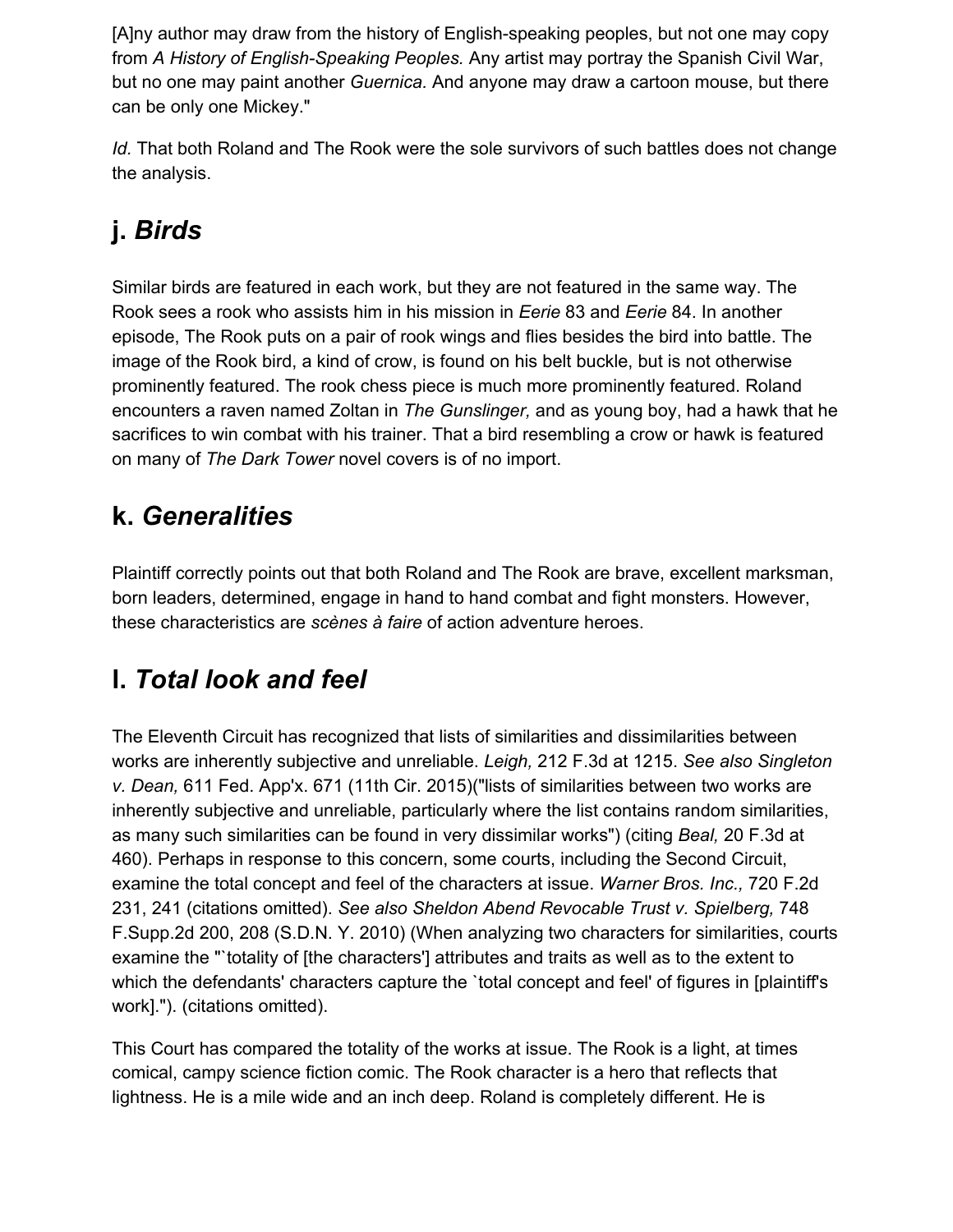disturbed, introspective and at times, murderous. *The Dark Tower,* through Roland, explores some very dark themes. Roland is obsessed by his quest to the Dark Tower. The Rook rescues his great-great grandfather, who becomes his sidekick along with Manners. Roland has no living relatives. The group that Roland travels with shows the very different tone of the Dark Tower novels. He travels mostly with a heroin addict, an amputee with bipolar disorder and a 12-year-old boy. Roland has the power to hypnotize and enter the conscious of others. Restin has a time machine, but no super powers.

To the extent similarities that exist between Roland and Restin, they are similarities general ideas and *scènes à faire. Beal,* 20 F.3d at 464.[20] *See Hogan v. DC Comics,* 48 F.Supp.2d 298 (S.D.N. Y. 1999) (holding no substantial similarity of the characters, despite them both being young, male, half-vampire characters named Nicholas Gant with similar appearances, both of whom had flashbacks and killed others); *Cabell v. Sony Pictures Entm't Inc.,* 714 F.Supp.2d 452, 454 (S.D.N.Y. 2010) (no infringement where the main characters who were both military-trained hair stylistics who fought crime and used hairdryers as weapons).

Plaintiff could still prevail on a claim for infringement if the way in which the works at issue here express the unoriginal ideas is substantially similar or the unoriginal elements "have been combined in an original way." *Hogan,* 48 F.Supp.2d at 311 (citing *Walker,* 784 F.2d at 50). *See Feist,* 499 U.S. at 362, 111 S.Ct. 1282 (Even a work that is entirely a compilation of unprotectible elements may be copyrightable under certain circumstances). For all the reasons discussed herein, that is not the case here.<sup>[21]</sup> The combination of non-unique elements in each character is not substantially similar.

#### **VIII. Access**

The Court need not reach the question as to whether Defendant King<sup>[22]</sup> had access to The Rook. Resounding evidence of access does not dispense of the necessity of finding substantial similarity. *Beal,* 20 F.3d at 460. The proposition that overwhelming proof of access can substitute for the requisite degree of substantial similarity is often labeled the "Inverse Ratio Rule." 4 Nimmer on Copyright § 13.03p] (2018). However, the inverse ratio rule is not the law of the Eleventh Circuit. *Dream Custom Homes, Inc. v. Modern Day Constr.,* 476 Fed. App'x. 190, 191 (11th Cir. 2012).

#### **IX. Graphic Novels and Movie**

For all the reasons set forth herein, Marvel's graphic novels and *The Dark Tower* movie are not substantially similar to The Rook.<sup>[23]</sup>

## **X. Plaintiff's Expert Witnesses Fail to Raise a Genuine Issue of Material Fact**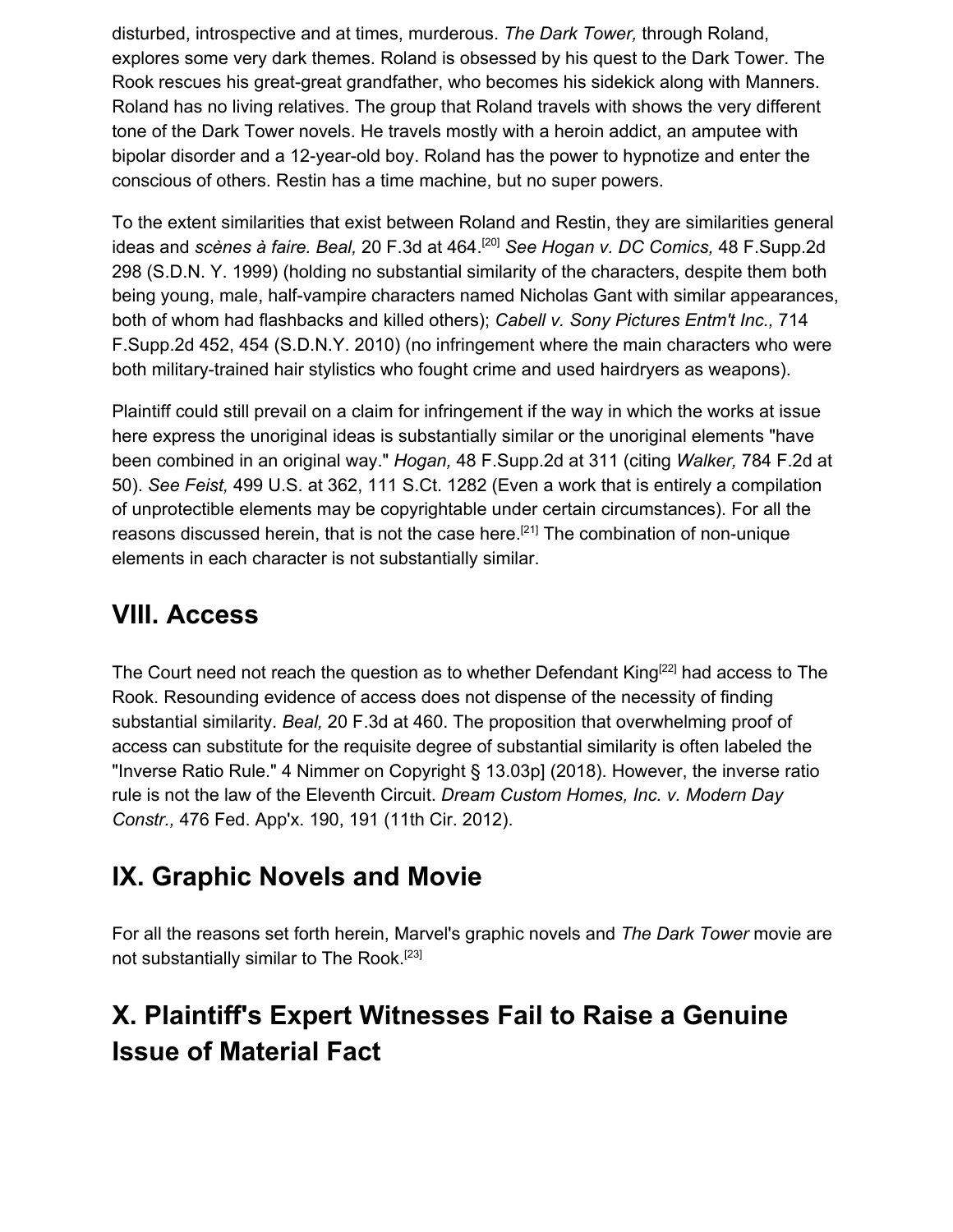Plaintiff's experts fail to raise a genuine issue of material fact on the issue of substantially similarity. Plaintiff argues that one of his experts, Tracy Buchanan demonstrates the substantial similarities of the characters because he purportedly conducted research into the response of "lay audience." (Doc. 120, pg. 14). Plaintiff's arguments are misguided. *See Warner Bros. Inc.,* 720 F.2d at 245 ("When a trial judge has correctly ruled that two works are not substantially similar as a matter of law, that conclusion is not to be altered by the availability of survey evidence indicating that some people applying some standard of their own were reminded by one work of the other.")

While the Court has real doubts as to whether Tracy Buchanan's expert report is ultimately admissible at trial, as it summarizes Internet commentators remarking on the similarities of Roland and The Rook, the characteristics the commentators identify as common between the two protagonists are nothing more than *scènes à faire.* Moreover, legitimately reminding someone of a copyrighted character is not the same as infringement. *See Warner Bros.,* 720 F.2d at 242 ("Stirring one's memory of a copyrighted character is not the same as appearing to be substantially similar to that character, and only the latter is infringement.").

Plaintiff's other expert, Richard Ardnt has failed to show substantial similarity of the protected elements of each work. *See Corwin v. Walt Disney Co.,* 475 F.3d 1239 (11th Cir. 2007) (holding that the District Court properly excluded expert reports that focused on concept and ideas of the works at issue rather than on the expression of those concepts and ideas) (emphasis in original).<sup>[24]</sup>

#### **XI. CONCLUSION**

The similarities between The Rook and Roland concern only non-copyrightable elements. The protected elements of The Rook and Roland are dissimilar, even when viewed in the light most favorable to Plaintiff. No reasonable jury, properly instructed, could find the works substantially similar.

ACCORDINGLY, it is ORDERED:

1. Defendants' Motion for Summary Judgment (Doc. 115) is GRANTED;

2. The Clerk is directed to terminate all pending motions, enter Judgment in favor of Defendants and close this case.

DONE AND ORDERED at Jacksonville, Florida, this 28th day of February 2019.

[1] The entire contents of Defendant King's first *Dark Tower* novel, *The Gunslinger,* were initially published in five-installments in *The Magazine of Fantasy and Science* beginning in 1978. (Doc. 115-19, ¶ 11).

[2] Plaintiff acknowledges that Defendant Kings manuscript for *The Dark Tower* may have predated The Rook's publication. However, he argues that "Defendant King made significant transformations characteristically, symbolically, and literarily to his unnamed protagonist featured in the manuscript after having gained access to Restin Dane." Plaintiff argues, "[t]hese transformations can only be explained through willful copying and fraudulent concealment." (Doc. 6, ¶ 36).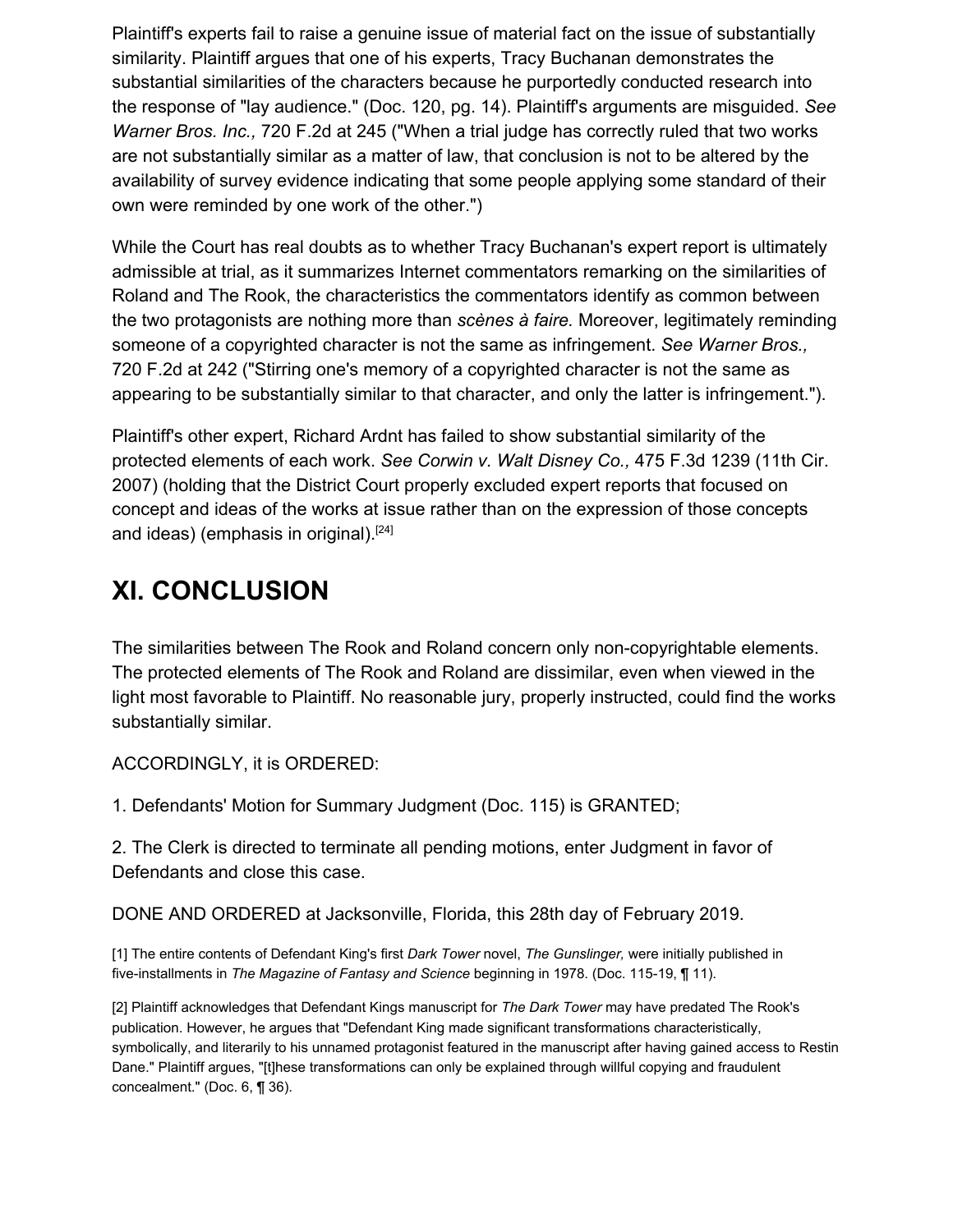[3] Sued as Media Rights Capital.

[4] The Court notes the issue of ownership is far from clear. (*See* Doc. 118). Nevertheless, the Court will proceed in the same manner as the Parties, with the assumption that Plaintiff owns the copyright upon which this action is based (Doc. 120, pg. 4; Doc. 115, pgs. 3, 8).

[5] Even if a plaintiff is unable to demonstrate access, he may establish copying by demonstrating that his work and the infringing works are strikingly similar. *Calhoun v. Lillenas Publ'g,* 298 F.3d 1228, 1232 n.6 (11th Cir. 2002). Striking similarity exists where the proof of similarity in appearance is "so striking that the possibilities of independent creation, coincidence and prior common source are, as a practical matter, precluded." *Selle v. Gibb,* 741 F.2d 896, 901 (7th Cir. 1984).

[6] *See also Lil' Joe Wein Music Inc. v. Jackson,* 245 Fed. App'x. 873, 877 (11th Cir. 2007) (noting the Second Circuit has approved the grant of summary judgment in copyright cases as it allows courts to put "`a swift end to meritless litigation' and avoid long and costly trials.")(quoting *Hoehling v. Universal City Studios, Inc.,* 618 F.2d 972, 977 (2d Cir. 1980).

[7] This issue is discussed further in Section X., *infra.*

[8] Plaintiff specifically claims that, "[I]n the inaugural arc, Restin Dane's name, anachronistic cowboy look, time traveling heroism, black bird companion, tower relationship, and the Alamo history are well established unique elements." He further claims that the "unique combination of the otherwise common elements described in Plaintiff's amended complaint, are afforded protection...." Doc. 120, pg. 15.

[9] *Eerie 86* was not included in the materials provided to the Court. The Court is not aware if The Rook appeared in *Eerie 86.*

[10] Federal Rule of Evidence 1006 allows a party to "use a summary, chart, or calculation to prove the content of voluminous writings... that cannot be conveniently examined in court," provided they are made available to the opposing party. Fed. R. of Evid. 1006. *See United States v. Francis,* 131 F.3d 1452, 1457 (11th Cir. 1997) (noting that Rule 1006 allows a District Court to admit summary evidence, where, in the court's discretion, it would be "inconvenient or unnecessarily time-consuming" to review the full evidence) (citations omitted). Defendants invited Plaintiff to lodge the full works with the Court, if they deemed it necessary due to a belief in the inaccuracy of the summaries. Plaintiff chose not to lodge the Defendant King's works for the Court's review in analyzing this matter and does not contest the accuracy of the summaries. Rather, Plaintiff disputes the accuracy Furth's deposition testimony, arguing that Furth has motive to lie about the relevant issues because she has an employment relationship with Defendant King and authored the alleged infringing graphic novels. (*See* Doc. 120, pgs. 18-19).

[11] The issues raised by Plaintiff are relevant weight to be given to Furth's testimony, not its admissibility or sufficiency.

[12] Plaintiff labeled the image of The Rook contained on page 21 of the complaint to define the look of his character (Doc. 6).

[13] Defendant King points to several other elements present in the poem that purportedly heavily inspired *The Dark Tower,* such as a great black bird, knights, and a character named Cuthbert, a horn, and the notion that Roland Deschain is the final gunslinger. *Id.*

[14] Plaintiff describes the similarities slightly differently in each relevant document, however, the crux of the description remains the same.

[15] While both works mention traveling via time fragments or doorways, the Court finds that this similarity is animated in different ways. The Rook travels on fragments or doorways by using his time machine. Roland has no machine.

[16] The actor Rod Taylor played H. George Wells in *The Time Machine,* the 1960 film based on the book by author H.G. Wells of the same name.